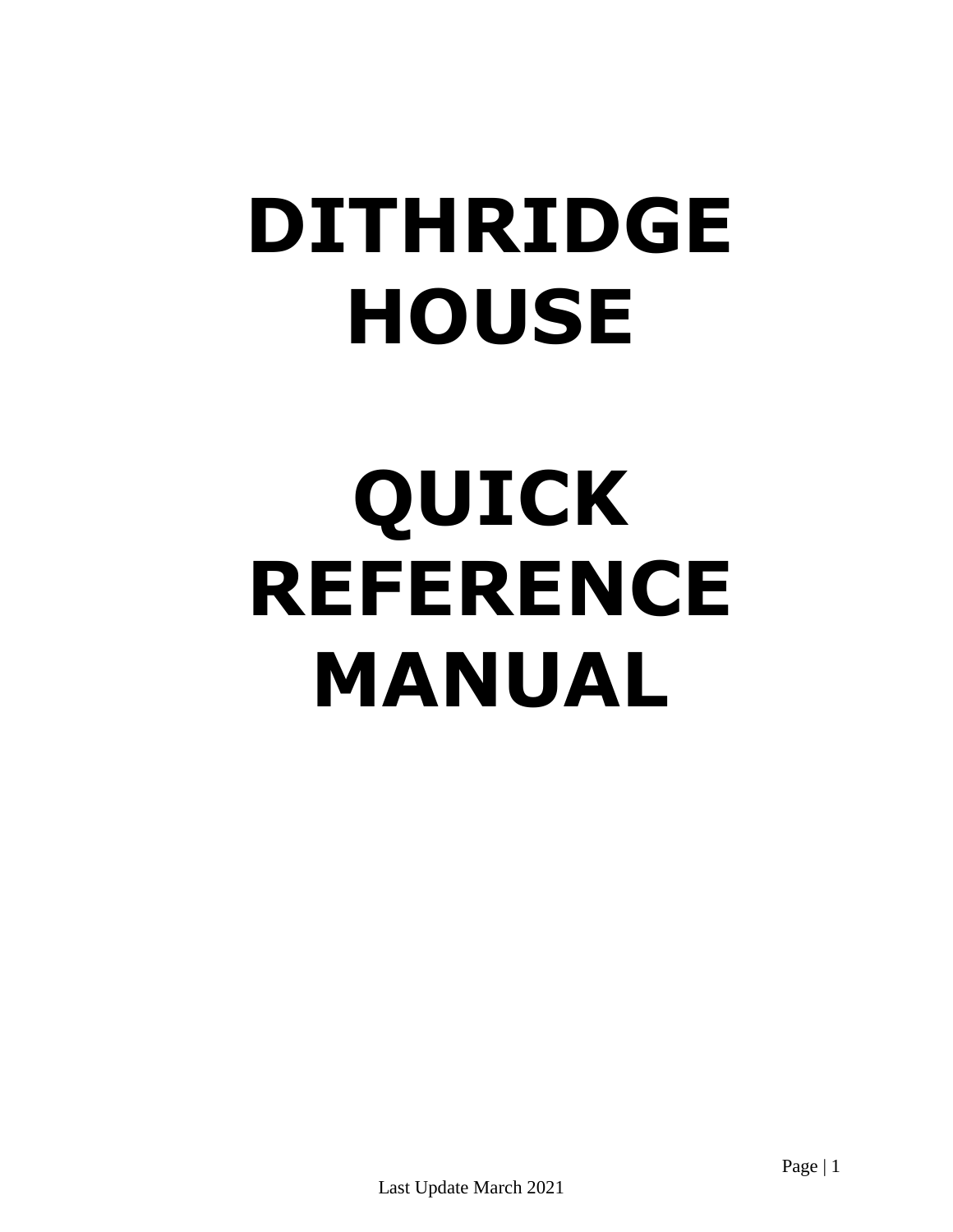This manual has been written as an adjunct to the *Code of Regulations* and *House Rules*. Both of these documents were provided at the Closing when you purchased your condo.

The Manual has been designed as a quick reference; it does not cover topics in detail. It is important that owners familiarize themselves with the *Code of Regulations* and *House Rules*.

The manual also has some helpful tips and general information that may be helpful to new residents. These include descriptions of some protocols and informal practices that have evolved in the building over time. Please share the manual with your family members and employees and ask them to comply with the procedures.

This manual will be updated annually, in March. If you have suggestions for new topics or revisions, please submit it to the office administrator.

We hope you enjoy living at Dithridge House.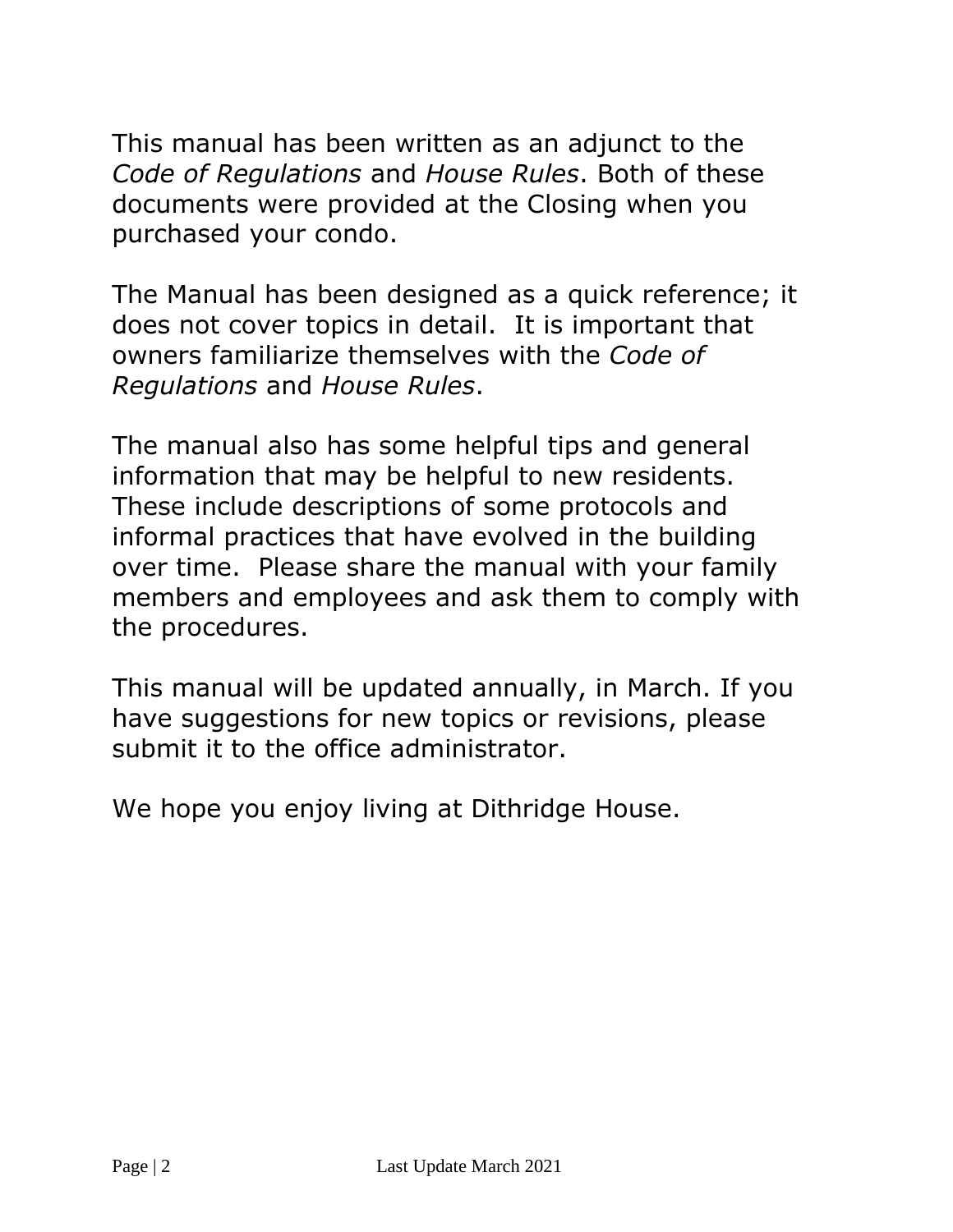| <b>Table of Contents</b>                                         | Page |
|------------------------------------------------------------------|------|
| <b>Board of Directors</b>                                        |      |
| <b>Cleaning and Maintenance</b>                                  |      |
| <b>Committees and Their Responsibilities</b>                     |      |
| <b>Common Areas</b>                                              |      |
| Complaints and Issues                                            |      |
| Defibrillator                                                    |      |
| Deliveries, size and pre-scheduling                              |      |
| DH Staff Roles and Responsibilities in Individual Resident Units |      |
| <b>DH Staff Schedule</b>                                         |      |
| Emergencies- What to do in various situations                    |      |
| <b>Employee Tipping</b>                                          |      |
| Garage Protocol                                                  |      |
| Garbage                                                          |      |
| Garbage Disposals                                                |      |
| Grills                                                           |      |
| Job Descriptions                                                 |      |
| Keys, new and replacements                                       |      |
| Laundry Rooms                                                    |      |
| Lost & Found                                                     |      |
| Management of Dithridge House                                    |      |
| Moving- times and pre-scheduling                                 |      |
| Notify The Office                                                |      |
| Parking                                                          |      |
| Recycling                                                        |      |
| Remodeling                                                       |      |
| <b>Shopping Carts</b>                                            |      |
| <b>Vacation Services</b>                                         |      |
| Window Washing                                                   |      |
| <b>Winter Maintenance Tips</b>                                   |      |
| Workers (Resident employees) signing in/out                      |      |

Last Update March 2021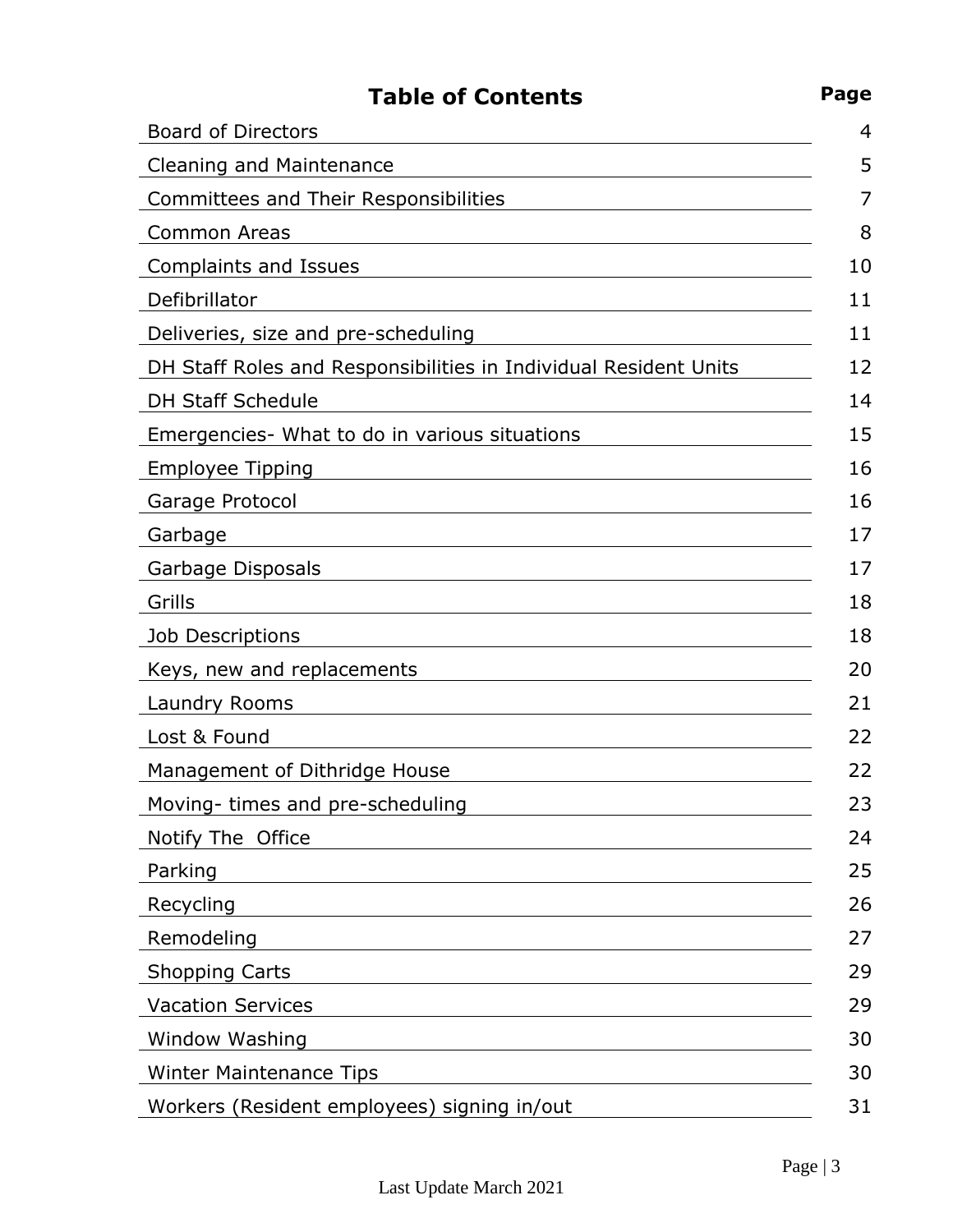#### **Board of Directors**

Dithridge House has a Board of Directors with 7 members elected by unit owners. Each director serves for a term of 3 years and can serve for 2 consecutive terms.

The Board responsibilities include:

- Administer the affairs of the Association and the Property. This includes:
	- $\Rightarrow$  Work with legal counsel.
	- $\Rightarrow$  Address issues and concerns of owners.
	- $\Rightarrow$  Oversee and monitor the management company.
	- $\Rightarrow$  Assist the management company, as needed, with hiring and managing Dithridge House employees.
- Financial planning
	- $\Rightarrow$  Annual operating budget
		- $\bullet$  Approve the budget and determine the monthly assessment for the next fiscal year for each unit owner based on ownership interest.
	- $\Rightarrow$  Capital planning and budget
	- $\Rightarrow$  Special assessments for capital projects, acquisitions, improvements, maintenance, repairs, furniture fixtures, equipment, etc.
	- $\Rightarrow$  Approve all contracts (except utilities and recycling).
- Operation of Dithridge House
	- $\Rightarrow$  Enforce and, as necessary, create new rules for the use of the building and the common areas.
	- $\Rightarrow$  Monitor and ensure the maintenance and repairs in the common areas are completed in a timely manner.
	- $\Rightarrow$  Monitor and ensure the appearance of the common areas reflect the building standards and the expectations of the owners.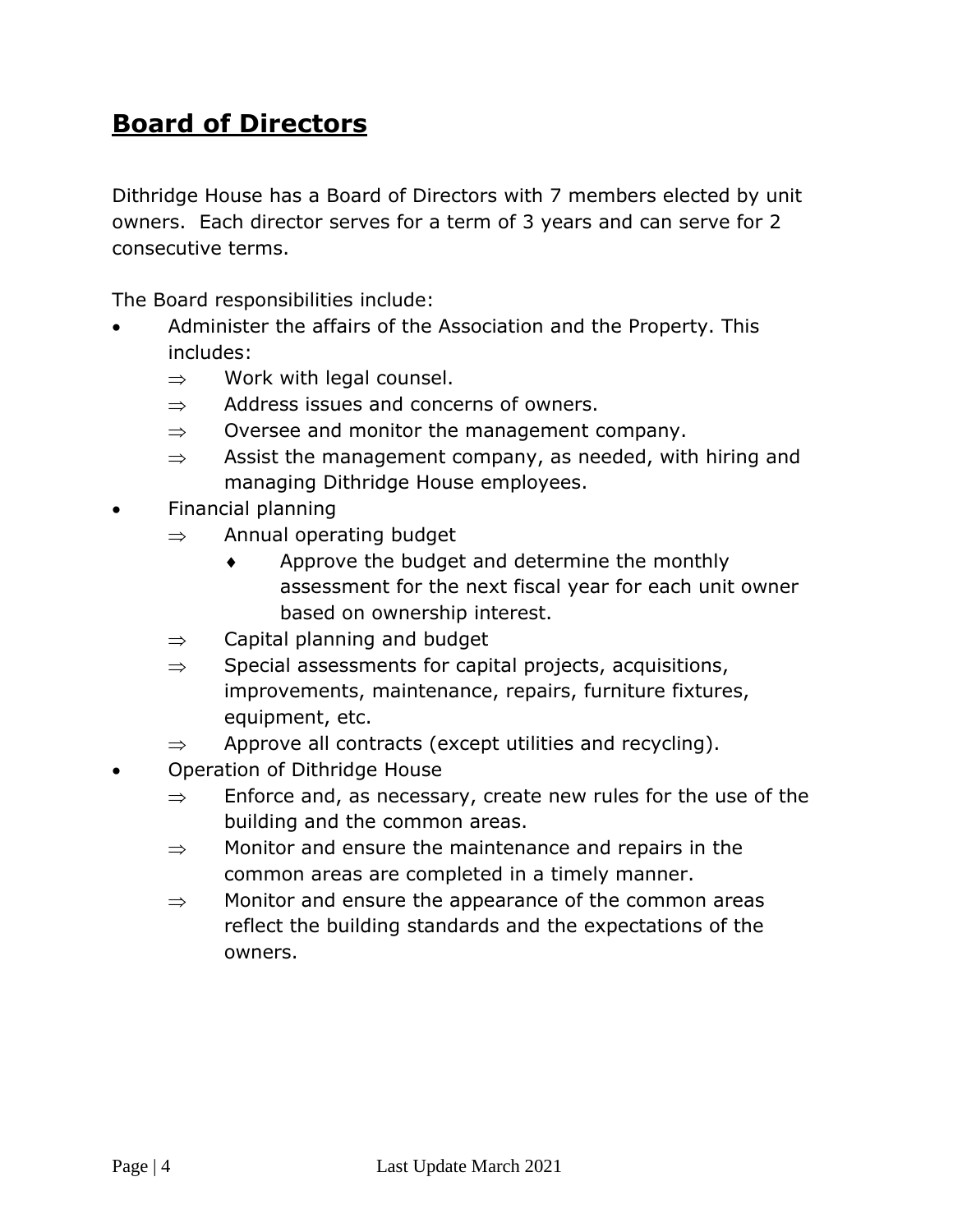#### **Cleaning and Maintenance**

Dithridge House has full-time janitorial staff that work 8 AM to 4 PM, 7 days a week. They have job descriptions and a schedule for cleaning most areas throughout the building. They inspect the inside and outside of the building everyday. The janitor walks the halls and inspects daily.

#### **Cleaning Frequency**

- $\Rightarrow$  First Floor
	- $\bullet$  Lobby
		- Furniture dusted daily.
		- Floors are dusted and washed daily.
		- <sup>o</sup> Guard station dusted daily.
		- Lobby windows are washed every other day.
	- Mailroom is dusted daily.
	- Inside elevators, including threshold, are cleaned daily.
	- Exercise room bathrooms are cleaned daily.
	- Carpet is vacuumed daily.
	- Glass door into pool area is washed weekly.
	- Exercise room showers and saunas are cleaned weekly.
	- **Exercise rooms are cleaned weekly.** 
		- <sup>o</sup> During the coronavirus the rooms are being cleaned and sanitized daily.
	- Party room is cleaned as needed.
		- Always before and after an event.
	- Meeting room is cleaned as needed.
	- **Storage room floors are cleaned as needed.**
	- $\bullet$  Inside the pool area is cleaned as needed.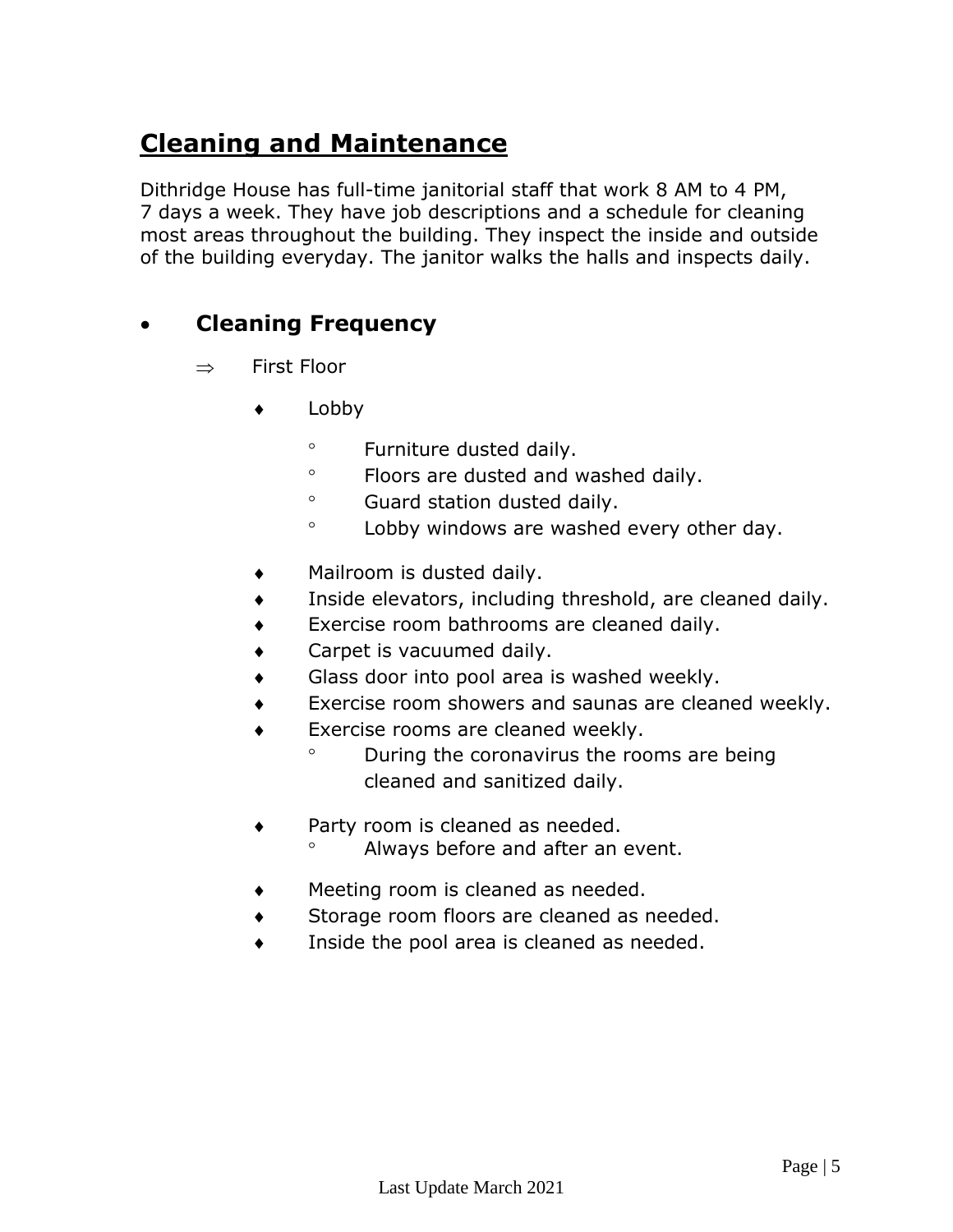- $\Rightarrow$  Upper Floors
	- Recycling is removed twice a day.
	- Carpets are vacuumed every Tuesday and Saturday and as needed.
		- Carpets are vacuumed more frequently if construction is taking place.
	- Wall sconces are dusted every Tuesday and Saturday.
	- Laundry rooms are dusted and floors cleaned daily.
	- **Stairs and stairwells are done weekly.**
- $\Rightarrow$  Outside and Garage
	- Sweep/clean outside the front door daily.
	- Garage floor, in front of elevator, is swept daily.
	- ◆ Plants are watered as needed.

#### **Maintenance Frequency**

- $\Rightarrow$  Outside
	- Patio is inspected daily and drains are cleaned/ unclogged as needed.
	- Outside lights and drains are checked daily and fixed as needed.
	- Dumpsters are cleaned monthly
	- Roof is inspected monthly.
- $\Rightarrow$  Lights in halls, stairwells, and wall sconces are inspected daily and changed as needed.
- $\Rightarrow$  Pool chemicals are tested and adjusted 3 times a day.
- $\Rightarrow$  Fire alarms
	- Checked monthly.
	- System is inspected annually.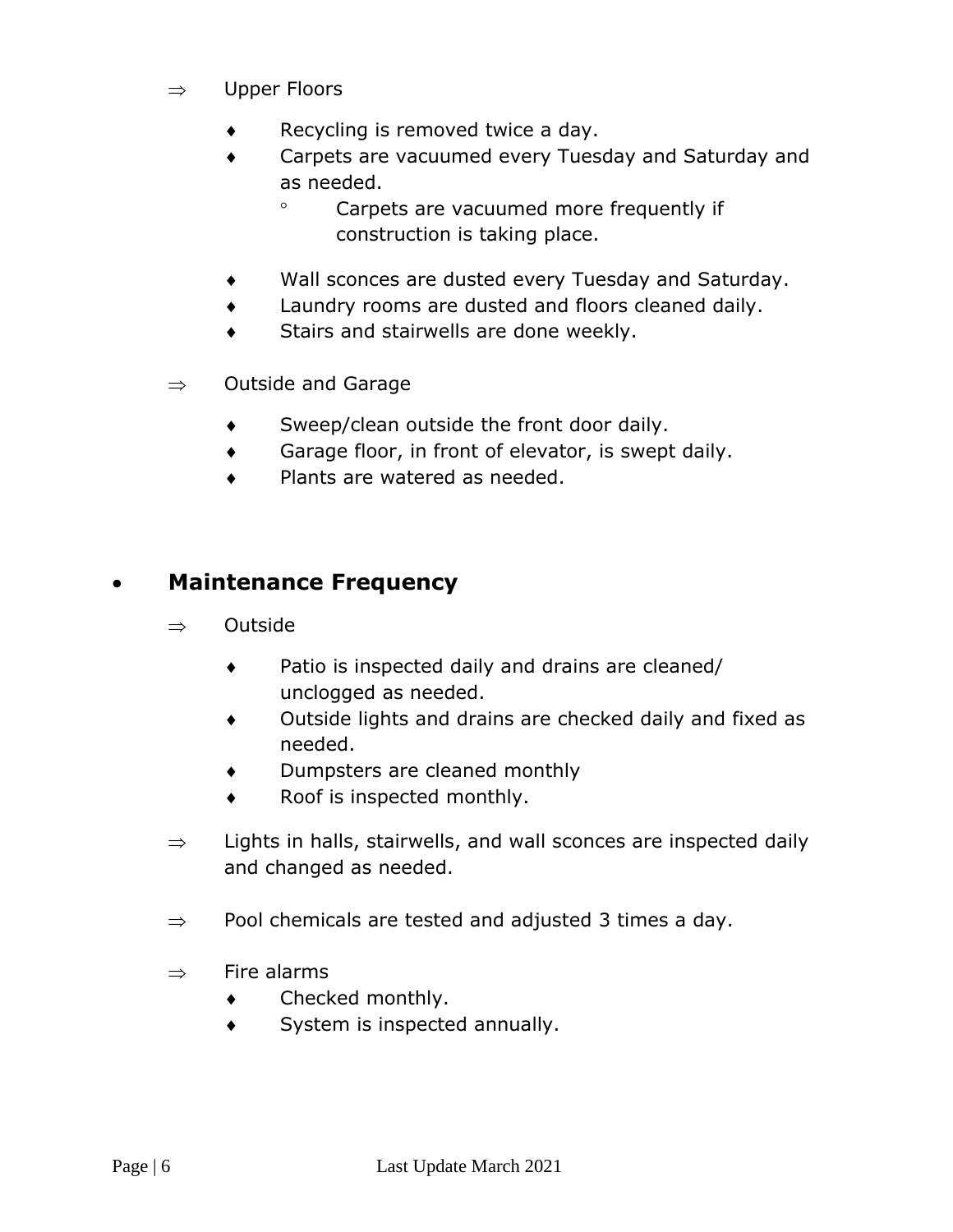- $\Rightarrow$  Elevators
	- ◆ Checked monthly.
	- Outside threshold is cleaned quarterly.
	- System inspected every 3 to 5 years.
- $\Rightarrow$  Inside doors are checked daily and squeaks are oiled as needed.
- $\Rightarrow$  Individual unit doors and trim are inspected and painted as needed.
- $\Rightarrow$  The horizontal underground drains from the garage to street are flushed and cleaned twice a year.
- $\Rightarrow$  Compactor is cleaned once a year.
- $\Rightarrow$  Snow Removal
	- Parking lots, driveways and sidewalks are shoveled as needed.
	- $\bullet$  Heavy night-time snow will be removed between 6 am and 7 am.
	- If parking lots are icy, salt will be applied by 7 am.
	- Based on the weather report, salt may be spread at end of day shift in anticipation of snow during the night.

#### **Committees and Their Responsibilities**

The Dithridge House Board has a combination of standing committees and ad hoc committees.

The standing committees are permanent and address ongoing and developing issues at Dithridge House. The committees are:

- Communications, which is responsible for:
	- $\Rightarrow$  The quarterly newsletter.
	- $\Rightarrow$  Ad hoc communications.
	- $\Rightarrow$  Quick Reference Manual.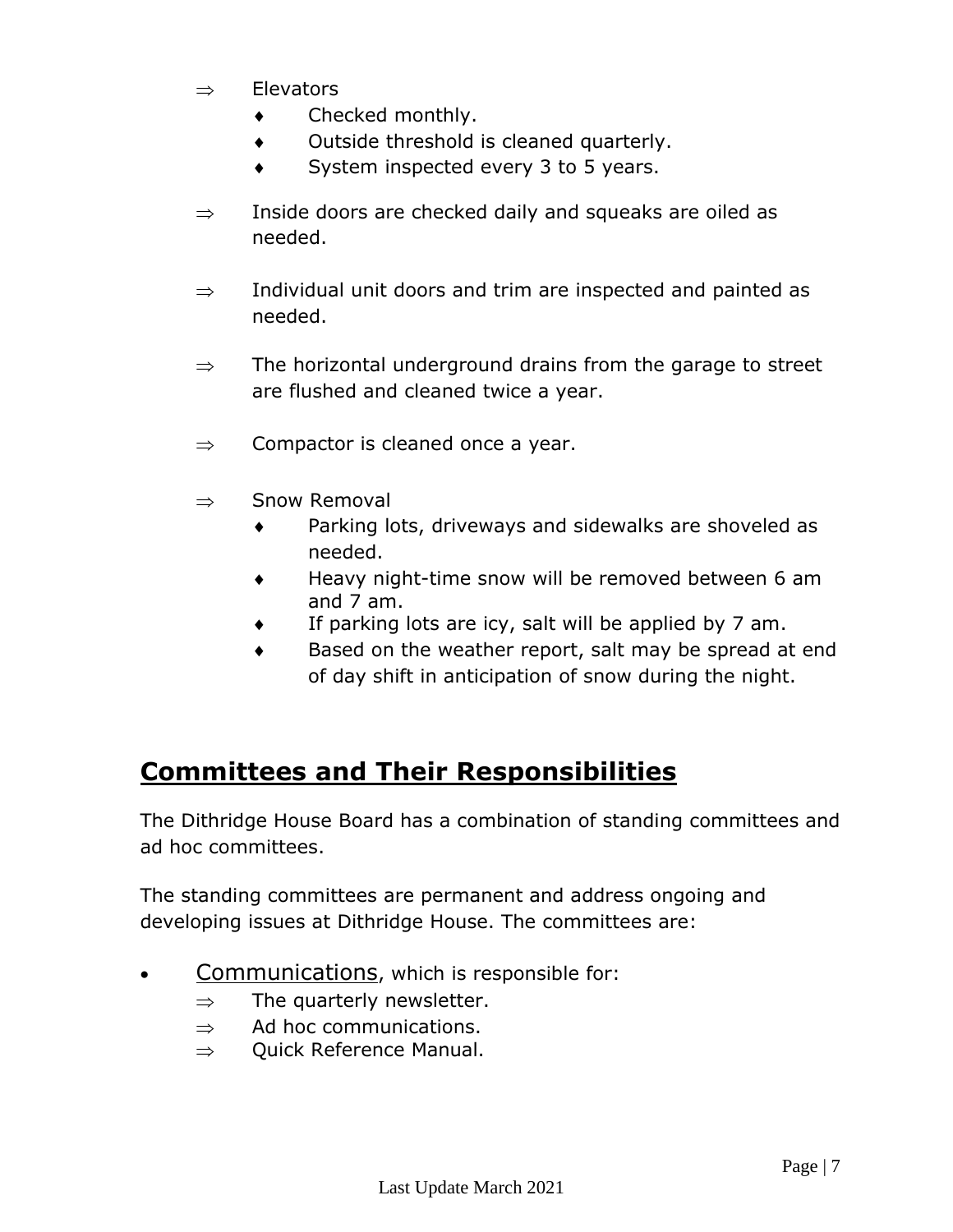- Capital Planning, which is responsible for:
	- $\Rightarrow$  Developing and maintaining a 5 year plan.
	- $\Rightarrow$  Review of specifications and bid solicitation, vendor selection and project oversight.
- Landscaping, which is responsible for:
	- $\Rightarrow$  Monitoring the maintenance crew and taking care of landscaping issues.
	- $\Rightarrow$  Managing changes to the design of the landscape and vegetation as necessary.

Ad Hoc committees are formed to address specific building needs such as remodeling, decorating, social gatherings and the library.

#### **Common Areas**

- Swimming Pool
	- $\Rightarrow$  Hours of operation are 5 am to 11 pm
	- $\Rightarrow$  For residents and their quests only
	- $\Rightarrow$  Swim at your own risk
	- $\Rightarrow$  Children under 12 must be accompanied by an adult
	- $\Rightarrow$  No food or beverage
	- $\Rightarrow$  Please shower before use
	- $\Rightarrow$  No running or jumping
	- $\Rightarrow$  When leaving the pool, you must be dry, wear a robe or cover up and footwear
	- $\Rightarrow$  NO POOL PARTIES
- Exercise Room
	- $\Rightarrow$  Hours of operations are 5 am to 11 pm
	- $\Rightarrow$  Children under 12 must be accompanied by an adult
	- $\Rightarrow$  Equipment must be wiped down after use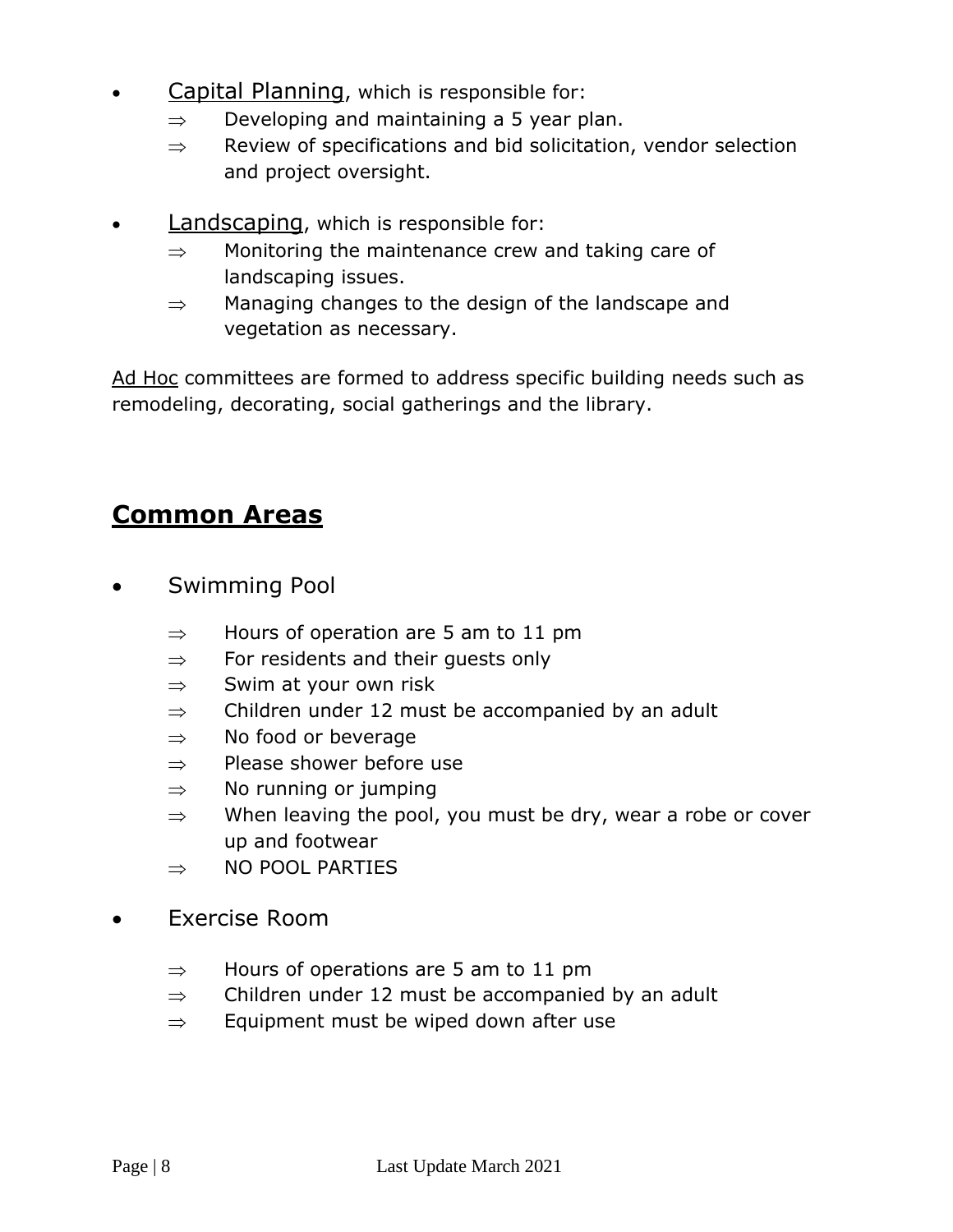- Patio
	- $\Rightarrow$  Use plastic ONLY
	- $\Rightarrow$  Furniture cannot be removed
	- $\Rightarrow$  No hours or rental fee for the patio unless you need the kitchen, then it's \$35.00
- Common Areas
	- $\Rightarrow$  Must have on footwear
	- $\Rightarrow$  Bathing suits must be covered up
- Guest Rooms
	- $\Rightarrow$  Can only be used by a guest of a resident.
	- $\Rightarrow$  Reservations and payments must be made with the Office Administrator.
	- $\Rightarrow$  Per diem fee is \$60.
	- $\Rightarrow$  Guest rooms reservations can be made 90 days in advance
	- $\Rightarrow$  There is a guest room lottery for major holidays
	- $\Rightarrow$  Guest rooms must be vacated by 12:00 pm or an additional day's fee will be charged
- Party Room
	- $\Rightarrow$  May only be used by a resident and their quests.
	- $\Rightarrow$  Reservations and payments must be made with the Office Administrator.
	- $\Rightarrow$  Party room can be reserved 9 months in advance.
	- $\Rightarrow$  Per diem fee is \$35; an additional \$20 fee if you also want the meeting room.
	- $\Rightarrow$  The set-up and clean-up of the rooms are the responsibility of the renter.
	- $\Rightarrow$  Renter may make arrangements with the janitorial staff for set up. The fee is negotiated with the janitor.
	- $\Rightarrow$  The room must be cleaned of debris and personal property after use.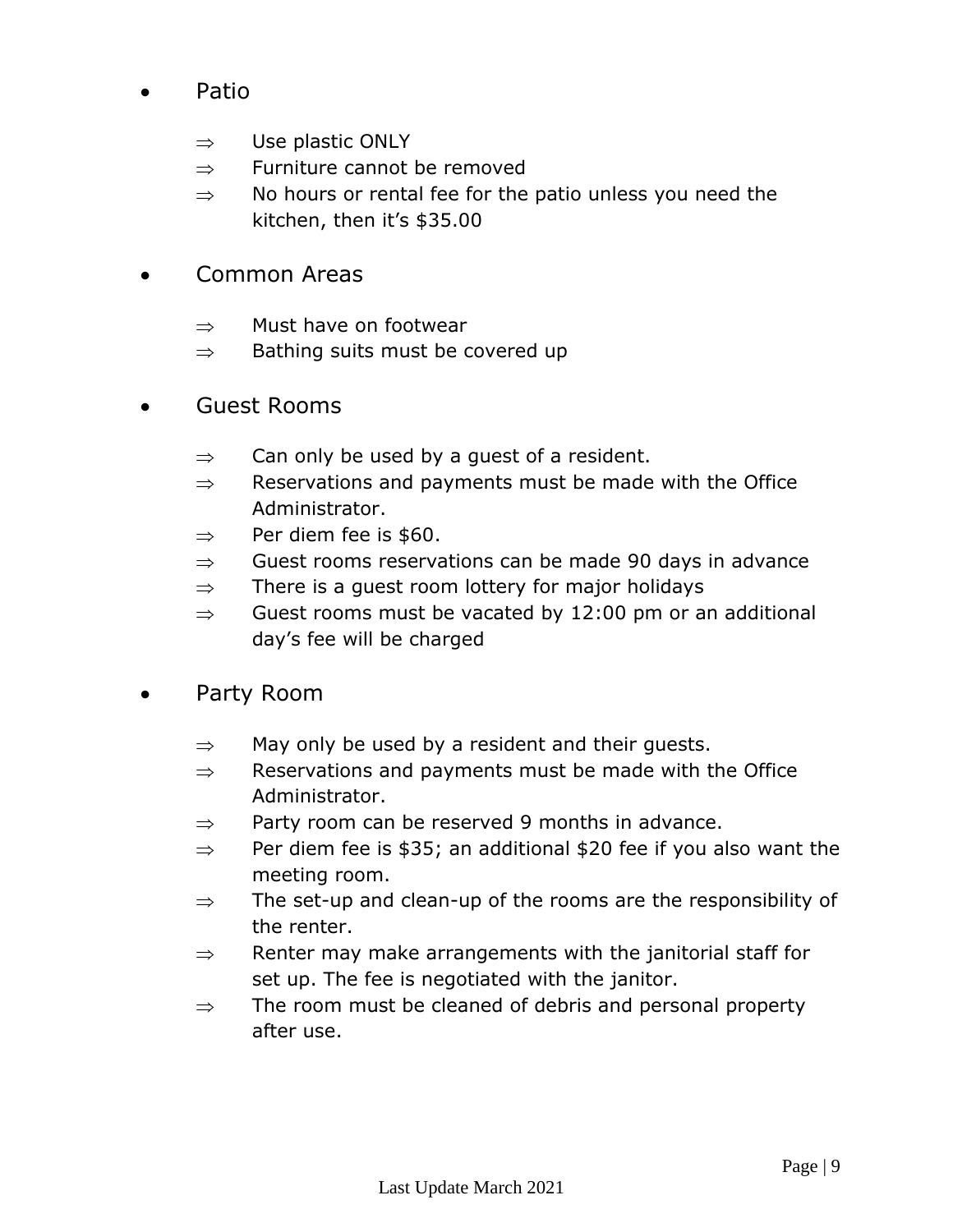#### Meeting Room

- $\Rightarrow$  Primary use is for the Dithridge House Board
- $\Rightarrow$  Rental only with the approval of the Board
- $\Rightarrow$  Refreshments may be served only in conjunction with the Party Room
- $\Rightarrow$  The Library is in the meeting room. It may not be used when a meeting is in progress.
- $\Rightarrow$  The shredder, for residents use, is in the meeting room. It may not be used when a meeting is in progress.

### **Complaints and Issues**

DH management and Board of Directors is committed to addressing the concerns and issues of Dithridge House residents.

- All complaints and suggestions should be submitted in writing, or by email, to the Building Superintendent.
	- $\Rightarrow$  You can drop off at the office to the Superintendent or the Office Administrator.
- Each submission will be added to a log and assigned to the appropriate person for resolution.
	- $\Rightarrow$  The log is reviewed by Board members weekly.
- You will be notified of how the issue is being resolved and the date of resolution.
- You may appeal the decision by addressing the whole Board at a Board meeting or talking to the owners at a regularly scheduled owners meeting.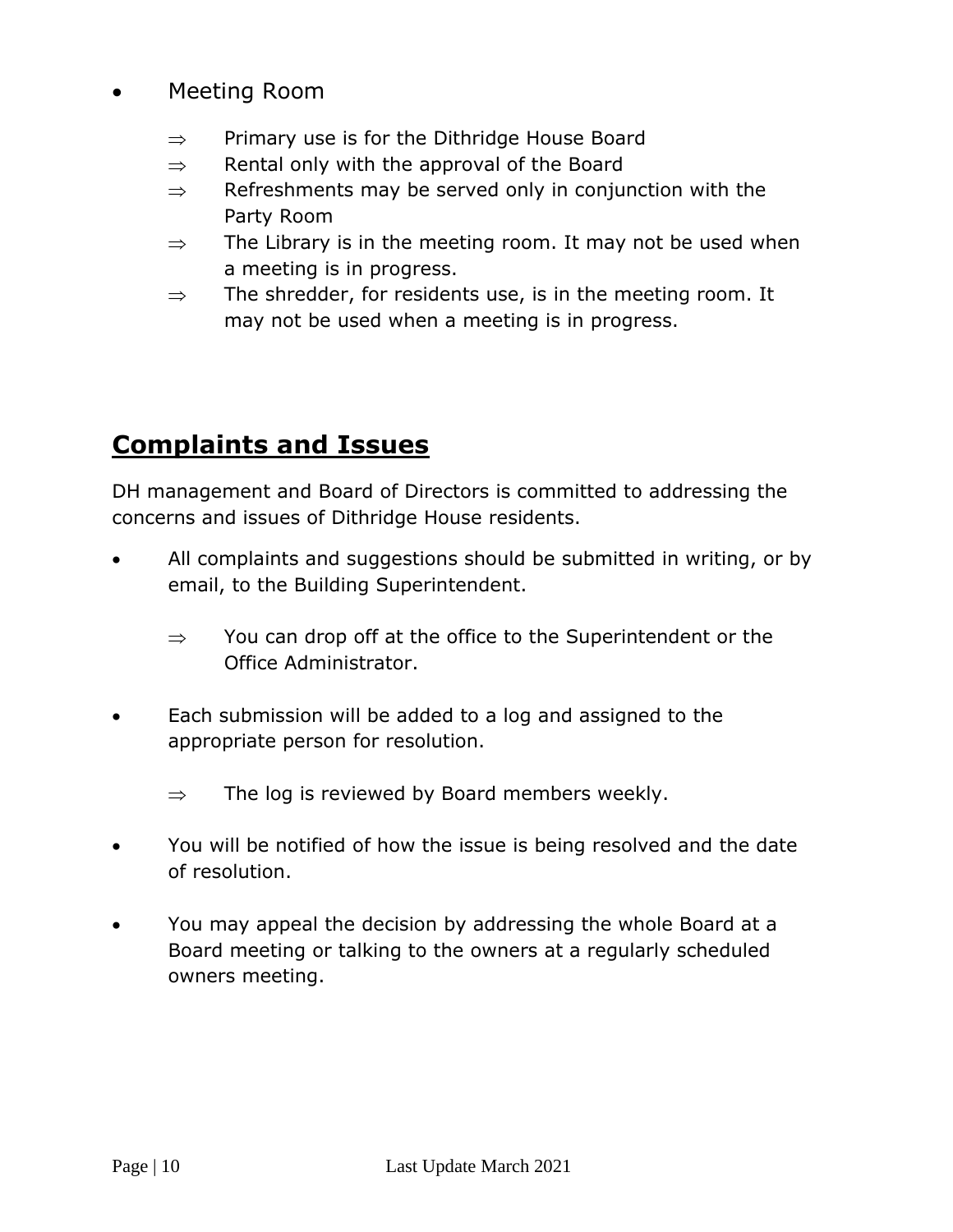# **AED DEFIBRILLATOR**

#### **CALL 911 FIRST!**

Defibrillators are a device that restores a normal heartbeat by sending an electric pulse or shock to the heart. They are used to prevent or correct an arrhythmia, a heartbeat that is uneven or that is too fast. Defibrillators can also restore the heart's beating if the heart suddenly stops.

- The defibrillator at the Dithridge House is stored in the hall outside of the swimming pool.
- The defibrillator will talk you through the instructions as you use it. It repeats the instructions until the appropriate step has been taken. It then goes to the instructions for the next step.
- DO NOT use the AED Defibrillator if:
	- $\Rightarrow$  The victim is wet or lying in water
	- $\Rightarrow$  The victim has a medication patch or pacemaker
- It is recommended that residents familiarize themselves with the defibrillator.

#### **Deliveries, Size and Pre-scheduling**

The valets in the garage accept and sign for packages delivered to the residents of Dithridge House. However, there are a few rules to take into consideration when ordering items for delivery:

- All deliveries must be made through the garage. All deliveries are logged in.
- Deliveries of 50 lbs., or less, will be delivered to your unit. Items weighing more than 50 lbs. will be held in the garage for you to pick up.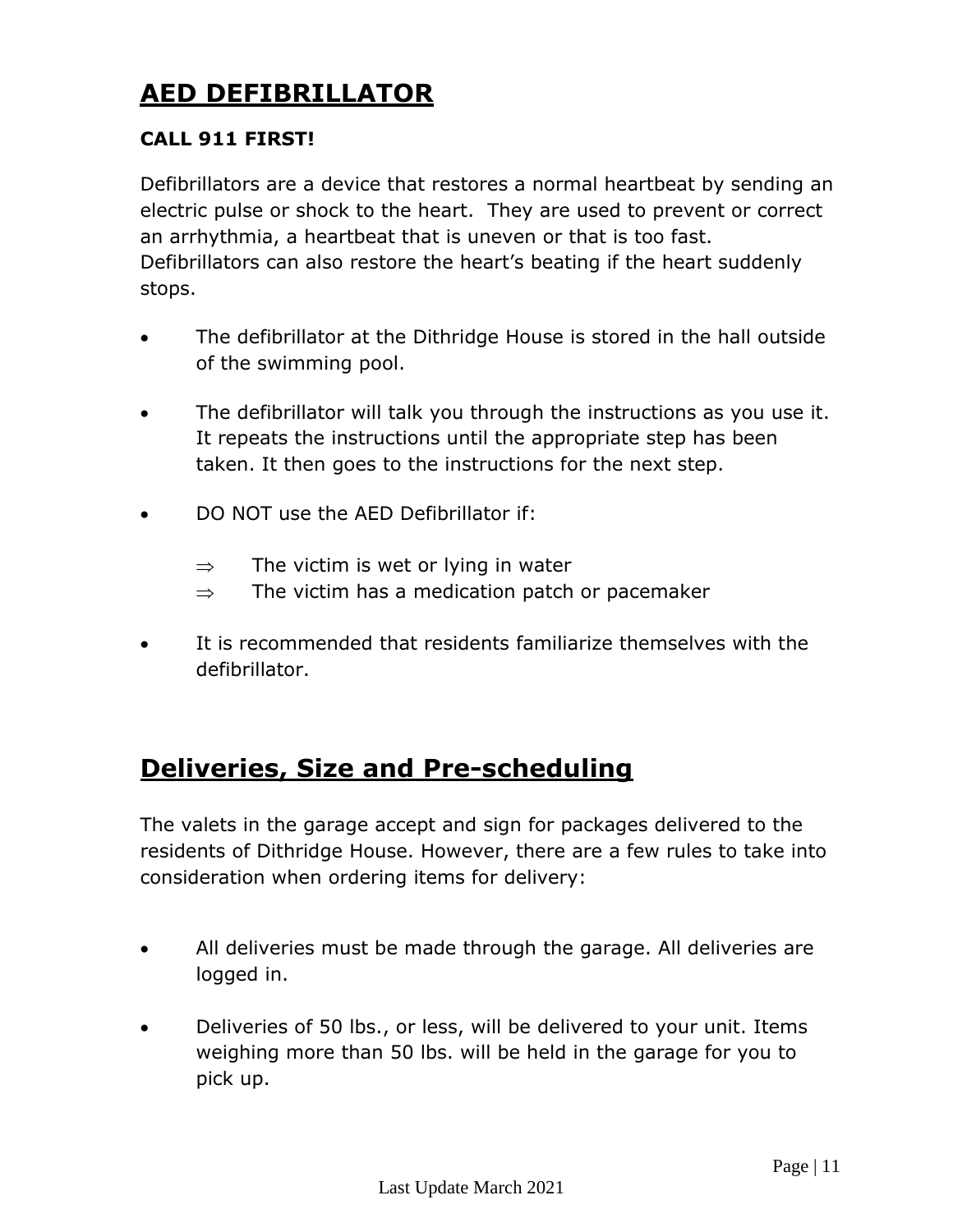- If you are expecting a bulky or heavy (50+ lbs.) package, notify the garage, in advance, of the possible delivery dates. The garage will call you when it arrives. It must be picked up by end of the day.
- Furniture or appliances, will be permitted only if there are two or more delivery personnel making the delivery. The delivery personnel must take the item to your unit.
- No delivery person will be permitted upstairs without the unit owner's authorization.
- Dithridge House and its employees are not responsible for any lost, damaged, or stolen items.

# **DH Staff and their Roles and Responsibilities in Individual Units**

In general, the Dithridge House staff serves to provide for the cleanliness and upkeep of the building's common areas. However, they are permitted to perform some non-emergency minor service requests for unit owners during regular hours.

- The minor repairs must be completed within 45 minutes.
- The staff member must be comfortable with the task required and may refuse if they are uncomfortable.
- Owners will be responsible for the cost of parts and materials used for the repair.
- There is no charge for labor. Tipping for these services is at the owners discretion.
- If staff estimates the job will take longer than 45 minutes:
	- $\Rightarrow$  The work **may not** be performed during staffs' working hours.
	- $\Rightarrow$  Owner may contact a licensed contractor to perform the work.
	- $\Rightarrow$  The staff member may perform the work after regular business hours, on their own time, at a cost agreed upon by the staff member and the unit owner.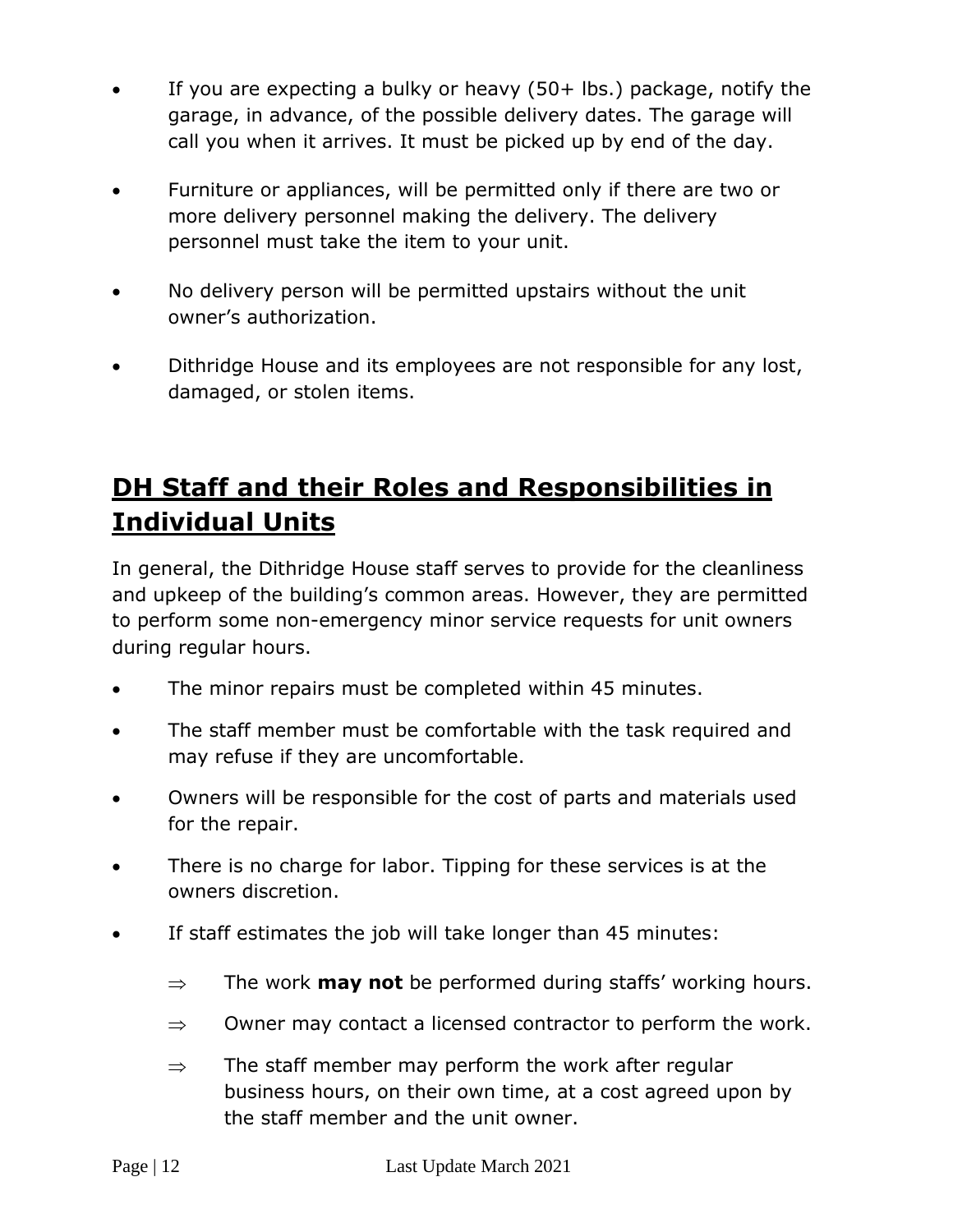- **Unit owners must be aware that once an employee is performing a repair for an owner, after regular business hours, the staff member is now working as an independent contractor. They must carry the proper liability insurance coverage as any contractor would.**
- **Should something be broken or damaged in an apartment, the Association's insurance will not cover the employee or pay for the damage.**
- $\Rightarrow$  Staff members are not required to perform private work for unit owners on their personal time.
- The following is a list of some of the work that is authorized by Dithridge House. However, the job must take less than 45 minutes.
	- $\Rightarrow$  Plumbing
		- Faucet repairs, commode repairs (not including replacement), caulking, clogged drains
	- $\Rightarrow$  Electrical
		- $\bullet$  Bulb replacement, light switches and plates, receptacle replacement, reset circuit breakers
	- $\Rightarrow$  General
		- Re-install bi-fold doors, tighten doorknobs and handles, install or repair smoke alarms or replace batteries, change a furnace filter or air conditioning filter.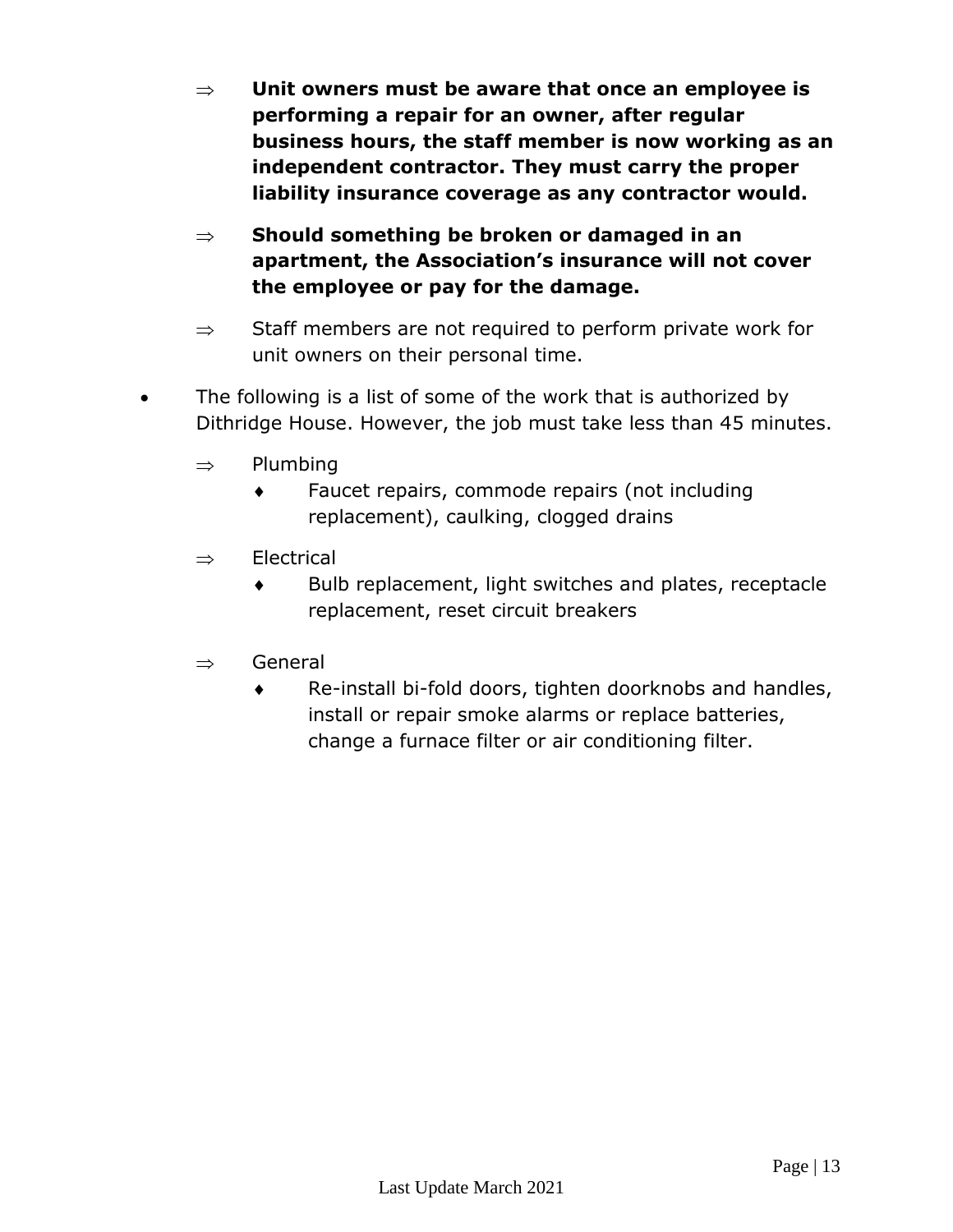# **Dithridge House Staff Schedules**

| <b>DH Staff Schedules</b>   |            |            |            |            |            |          |         |  |
|-----------------------------|------------|------------|------------|------------|------------|----------|---------|--|
|                             | Monday     | Tuesday    | Wednesday  | Thursday   | Friday     | Saturday | Sunday  |  |
| <b>Superintendent</b>       |            |            |            |            |            |          |         |  |
| <b>Guy Amato</b>            | $7$ to $3$ | $7$ to $3$ | $7$ to $3$ | $7$ to $3$ | $7$ to $3$ |          |         |  |
|                             |            |            |            |            |            |          |         |  |
| <b>Office Administrator</b> |            |            |            |            |            |          |         |  |
| Ellie Silinski              | $9$ to $1$ | $9$ to $1$ | $9$ to $1$ | $9$ to $1$ | $9$ to $1$ |          |         |  |
|                             |            |            |            |            |            |          |         |  |
| <b>Janitors</b>             |            |            |            |            |            |          |         |  |
| Christopher Svec            |            |            |            |            |            |          | 8 to 4  |  |
| <b>Brandon Wilson</b>       | 8 to 4     | 8 to 4     | $8$ to 4   | 8 to 4     | 8 to 4     | 8 to 4   |         |  |
|                             |            |            |            |            |            |          |         |  |
| <b>Garage Attendants</b>    |            |            |            |            |            |          |         |  |
| William 'Bill' Gee          | 8 to 4     | 8 to 4     | 8 to 4     | 8 to 4     | 8 to 4     |          |         |  |
| <b>Robert Taylor</b>        | 12 to 8    | 12 to 8    | 12 to 8    |            |            | 12 to 8  | 12 to 8 |  |
| Norman Seay                 |            | 4 to 12    | 4 to 12    | 12 to 8    | 12 to 8    |          | 8 to 4  |  |
| <b>Harold Smith</b>         | 4 to 12    |            |            | 4 to 12    | 4 to 12    | 4 to 12  | 4 to 12 |  |
| Ray Terzich                 |            |            |            |            |            | 8 to 4   |         |  |
|                             |            |            |            |            |            |          |         |  |
| <b>Security Guards</b>      |            |            |            |            |            |          |         |  |
| <b>Ralph Morton</b>         |            | 4 to 12    | 4 to 12    | 4 to 12    | 4 to 12    | 4 to 12  |         |  |
| Jim Uffner                  |            |            |            |            |            | 8 to 4   | 8 to 4  |  |
| David Quest                 |            |            |            |            |            |          | 4 to 12 |  |
| <b>Mark Elliot</b>          | 4 to 12    |            |            |            |            |          |         |  |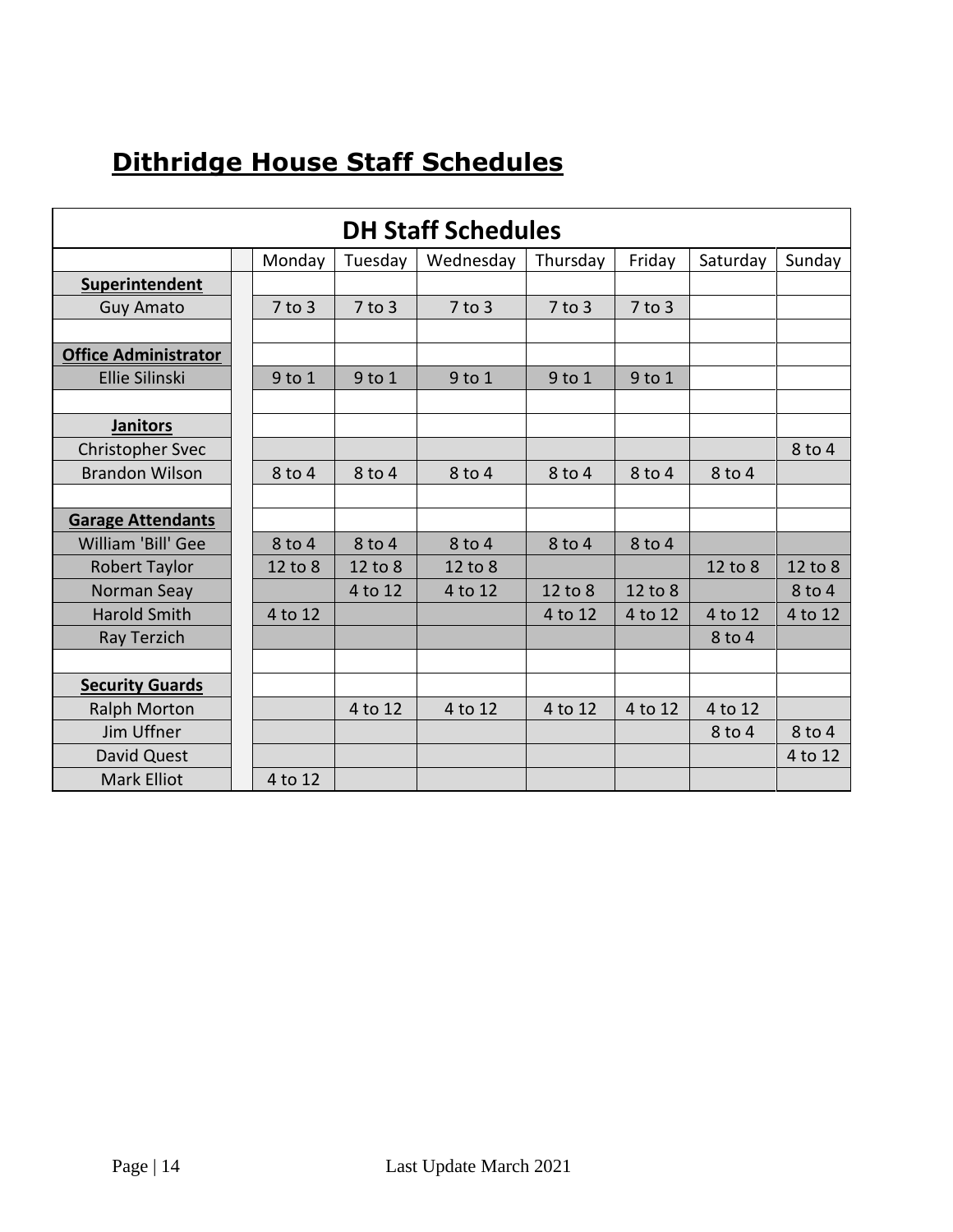#### **Emergencies**

#### **For medical emergencies and fire call 911**.

- Fire
	- $\Rightarrow$  Complete procedures were distributed with your new owner packet. Additional copies can be obtained from the office.
	- $\Rightarrow$  Dithridge House has an advanced fire alarm system that notifies and summons the fire department.
	- $\Rightarrow$  The fire alarm will also notify people in the building to exit.
		- Take your key and leave your door unlocked.
		- Take the stairs to the lobby.
		- **Elevators are shut down when the alarm is triggered.**
		- **If you are unable to use the stairs, make sure you are registered with the office administrator**.
		- **If you have an oxygen tank in your condo, make sure you are registered with the office administrator**.
	- $\Rightarrow$  There is an emergency fire alarm box located on each floor by unit #05.
		- $\Rightarrow$  Pull the handle in case of a fire.
	- $\Rightarrow$  Fire extinguishers are located with the fire fighter's hoses on each floor by unit #04 and next to the laundry room.
- Medical Emergency
	- $\Rightarrow$  After calling 911, if possible, notify building employees that an ambulance is on the way. This will expedite access by 1st responders.
	- $\Rightarrow$  Office and security quard
		- $\bullet$  412-683-9004
	- $\Rightarrow$  Garage Attendant
		- $\star$  412-683-9005
	- $\Rightarrow$  1st responders use the front entrance between 8 am and 11 pm, and the garage entrance between 11 pm and 8 am.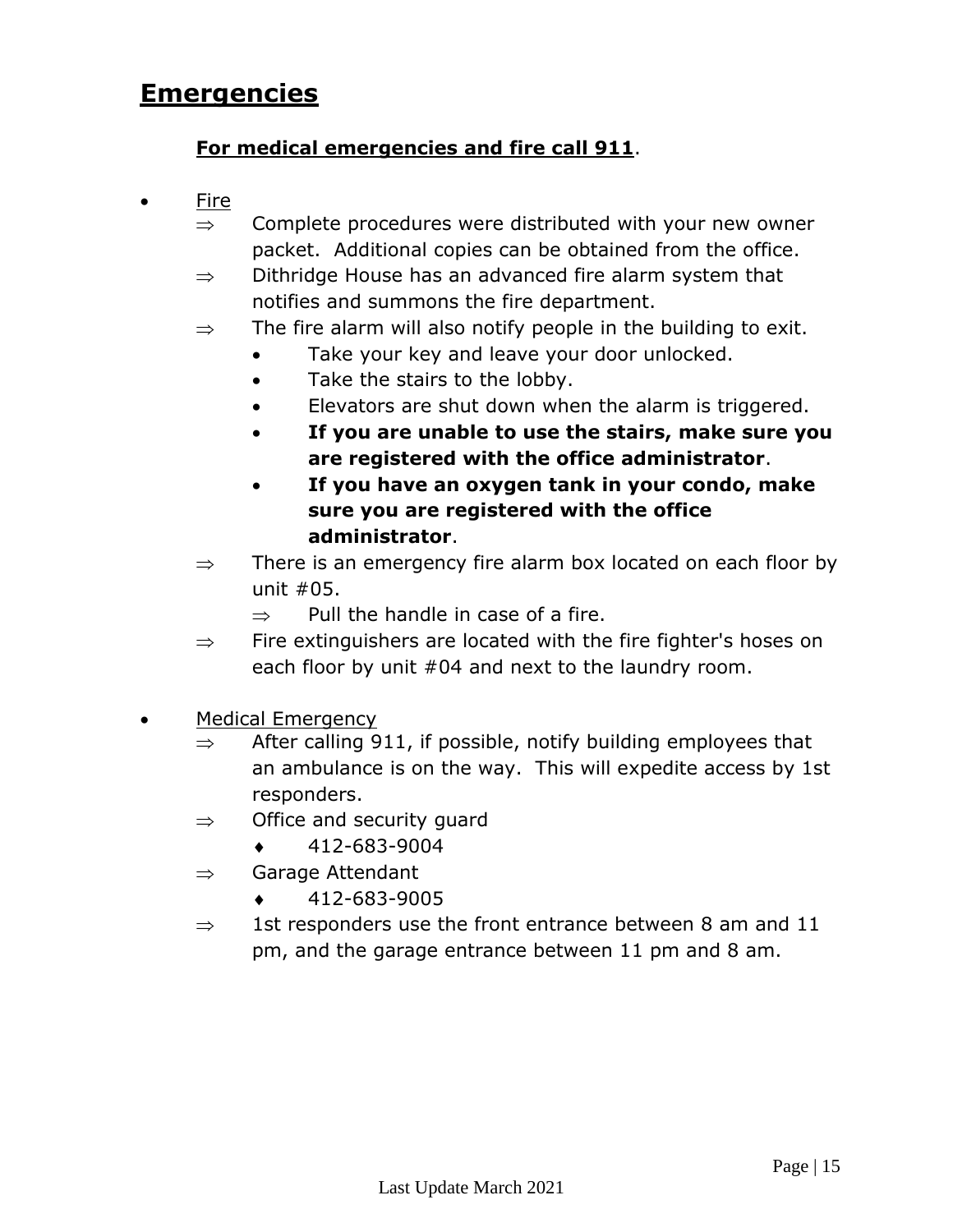- Elevator
	- $\Rightarrow$  If you are stuck on the elevator, press the alarm button. All Dithridge House staff have been instructed on how to get assistance.
	- $\Rightarrow$  Dithridge House staff will contact Lins elevator company for assistance.
	- $\Rightarrow$  If the wait is expected to exceed 10 minutes, staff will call 911 for extraction.
	- $\Rightarrow$  Dithridge House staff has emergency numbers for Lins Elevator employees.
- Water Leak
	- $\Rightarrow$  If you have a leak in your unit from your pipes or from another unit, call the garage immediately. The garage attendants have been trained on how to shut off the water supply to stacks and the whole building. Garage - 412-683-9005.

### **Employee Tipping**

- Tipping of the staff is neither expected, nor necessary.
- Residents of Dithridge House are invited to make an annual contribution to a Christmas gift fund to be distributed to the staff. The Condo Board manages the distribution of these gifts. Contributions to the gift fund are optional.

#### **Garage Protocol**

- Please call for your car immediately before going down to the garage. We are having a problem with traffic backing up due to too many cars waiting to be driven out of the garage.
- Upon entering the garage, please exit your car as soon as possible so valet can park it and, therefore, remove it from the traffic lane.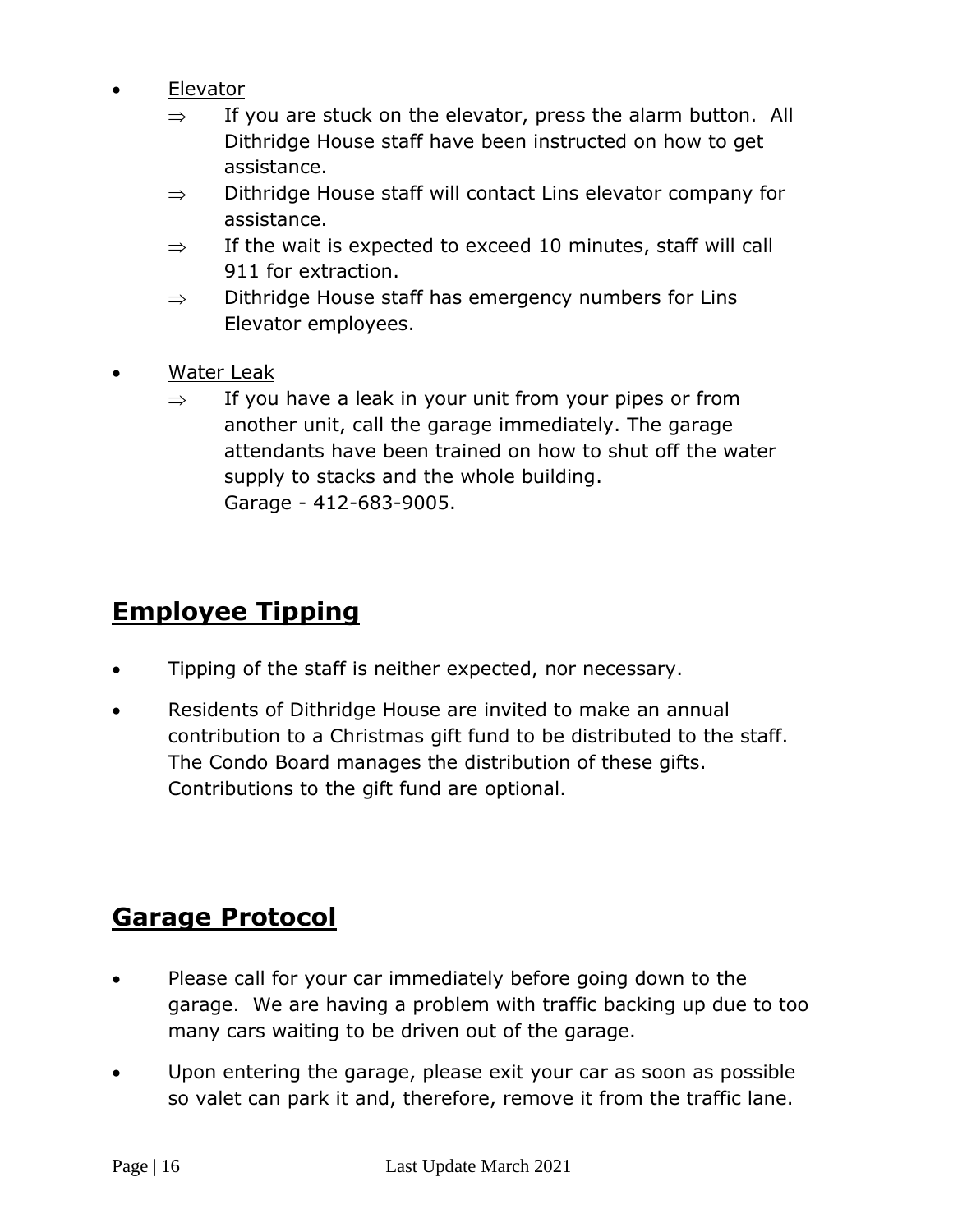- The valet's primary responsibility is parking and getting cars. If they have time they may help people unload their cars. This is a nice perk when they have the time.
- Please be patient and courteous.

#### **Garbage**

- Dropping diapers down the trash chute is a biohazard. The bags holding them break in the compacter and the odor goes up the chute through the entire building. Take diapers, properly wrapped to the trash bin in the garage.
- Hangers also cause a block in the chute. Please return to your cleaners or carry down to the trash bin in the garage. They cannot be recycled.
- Take glass (bottles and jars) down to the gray glass bin near the office in the garage. All glass must be rinsed clean, and caps and lids removed and put in your trash. Do not put glass down the trash chute. Glass will cause the compactor to get jammed and the staff can get cut trying to clear it. Any other glass such as light bulbs, glass drinkware, cookware or bakeware, must be put in a bag and hand carried to the trash can near the garage office.

#### **Garbage Disposals**

- To prevent kitchen drain problems caused by using your garbage disposal please follow these helpful tips. This will help to avoid sink backups.
	- $\Rightarrow$  Run cold water during and after you use your disposal.
	- $\Rightarrow$  Never put non-food items in your disposal: coffee, coffee filters, twist ties, bones, etc.
	- $\Rightarrow$  Don't fill the disposal; process in small batches.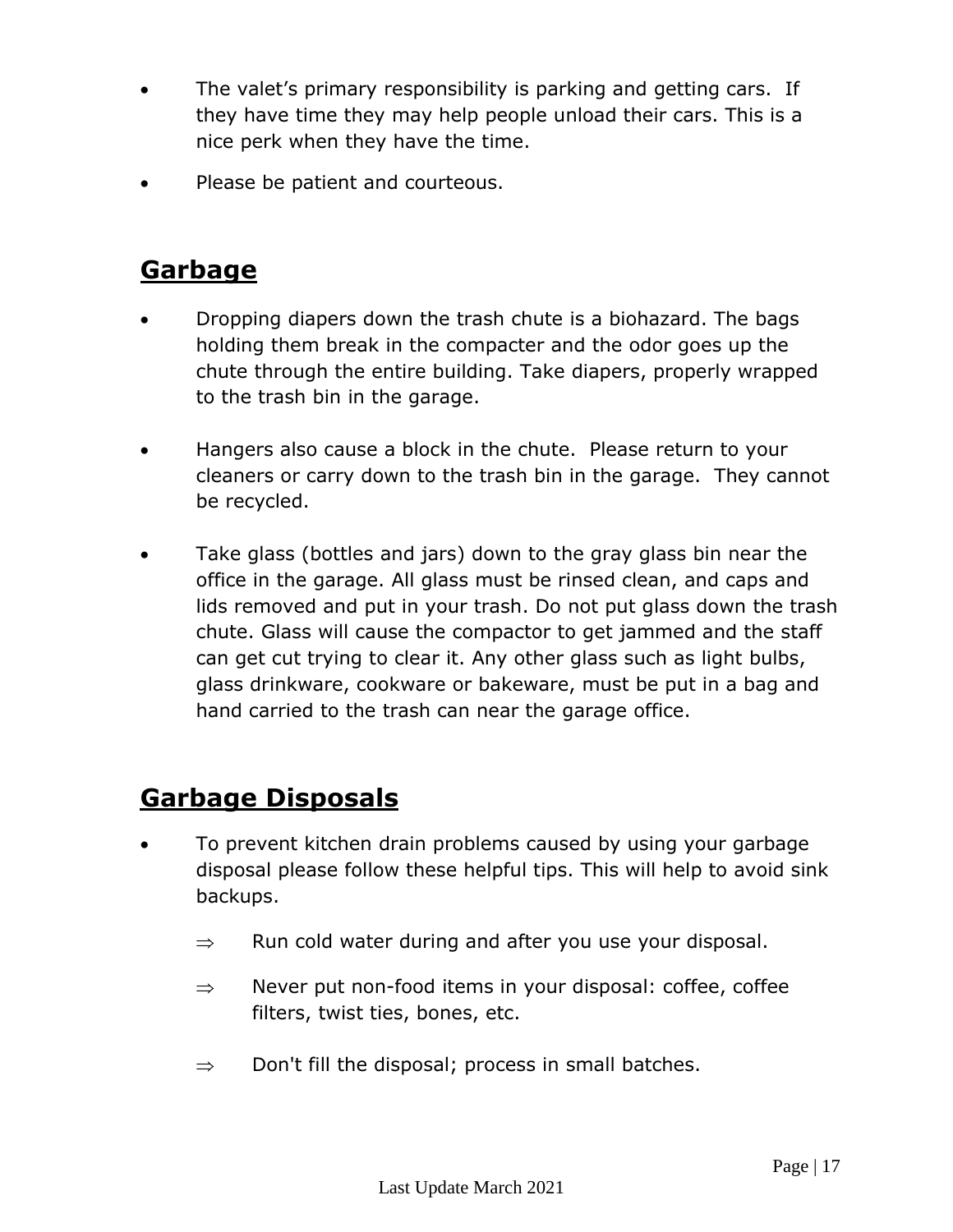| These Items Should Not Be Put Into Your Disposals |                         |                 |                              |  |  |  |  |
|---------------------------------------------------|-------------------------|-----------------|------------------------------|--|--|--|--|
| Artichokes                                        | Chard                   | Grease          | Potato or peels              |  |  |  |  |
| Asparagus                                         | Cooking Oils- all types | Kale            | Rhubarb                      |  |  |  |  |
| Banana peels                                      | Corn cobs or husks      | Lettuce         | Rice                         |  |  |  |  |
| <b>Beans</b>                                      | Dough                   | Onions or skins | Rinds-melon, pumpkin, squash |  |  |  |  |
| Carrots                                           | Egg shells              | Popcorn kernels | Shellfish shells             |  |  |  |  |
| Celery                                            | Fruit seeds or peels    | Pasta           | Stems-like peppers, pumpkins |  |  |  |  |

# **Grills**

- Gas and charcoal grills are not permitted at Dithridge House.
- Residents who use gas grills or charcoal open flame grills are in violation of the International Fire Code.
- The city-enforced fine for this violation is \$1,000 per violation. The fine would be borne by the owner in violation.
- Electric grills are permitted.

### **Job Descriptions**

Dithridge House has several full-time employees and contracted security guards. The employees are managed by the Board and our representative from Rj Community Management.

- Superintendent is a working manager that has many responsibilities in the building as well as managing the other employees. Their responsibilities include:
	- $\Rightarrow$  Maintaining the appearance and operations of the building.
	- $\Rightarrow$  Inspecting inside and outside of the building to identify problems and ensure problems are corrected.
	- $\Rightarrow$  Watering of plants.
	- $\Rightarrow$  Snow removal.
	- $\Rightarrow$  Hiring and managing personnel.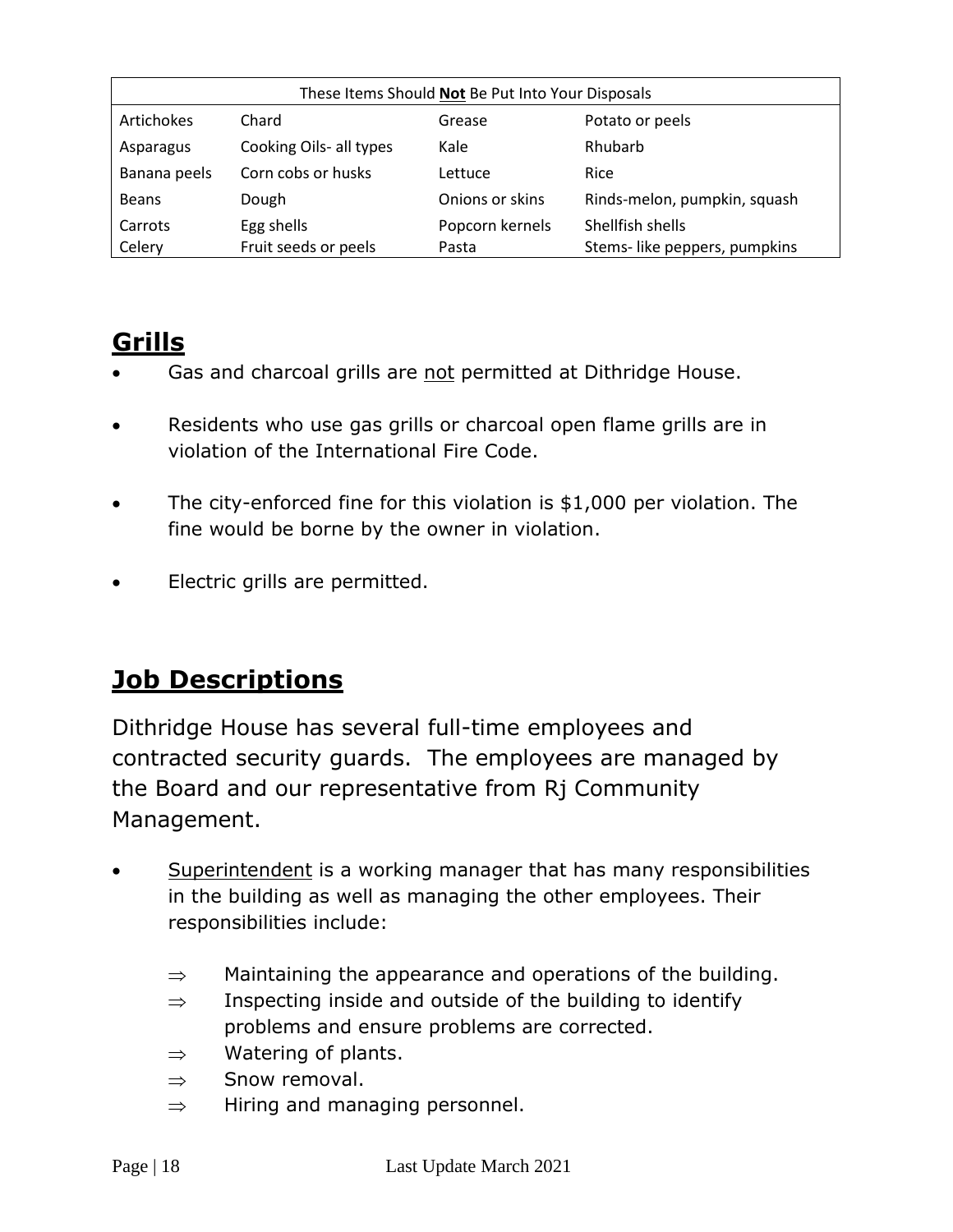- Office Administrator is a part-time position Monday through Friday, 9 am to 1 pm. Their responsibilities include:
	- $\Rightarrow$  Liaison between the owners and Dithridge House management and employees.
	- $\Rightarrow$  Maintain official documents related to the building.
	- $\Rightarrow$  Obtaining information and answering questions for residents, owners, realtors, etc.
	- $\Rightarrow$  Documenting issues and concerns of residents, forwarding them to the Board, and maintaining the issues log.
	- $\Rightarrow$  Provide occasional clerical support to Board members.
- Janitors work 7 days a week from 8 am to 4 pm. Their responsibilities include:
	- $\Rightarrow$  Cleaning the building. This includes the lobby, hallways, stairwells, all floors, laundry rooms, exercise rooms, pool, and guest rooms.
		- A routine cleaning schedule is followed.
	- $\Rightarrow$  Inspecting the building daily to identify any work that needs to be performed immediately.
	- $\Rightarrow$  Delivering packages, within weight limitations.
	- $\Rightarrow$  Assist manager.
- Garage Attendants are on duty in the garage 24/7. Their responsibilities include:
	- $\Rightarrow$  Parking cars.
	- $\Rightarrow$  As a courtesy, if time permits, assist resident to remove packages from their cars.
	- $\Rightarrow$  Cleaning the office and bathrooms (in the garage).
	- $\Rightarrow$  Cleaning the pedestrian areas.
		- In front of elevators
		- Inside and outside doors.
	- $\Rightarrow$  Cleaning the area around the dumpsters.
	- $\Rightarrow$  Putting out the trash.
	- $\Rightarrow$  Assist with snow removal.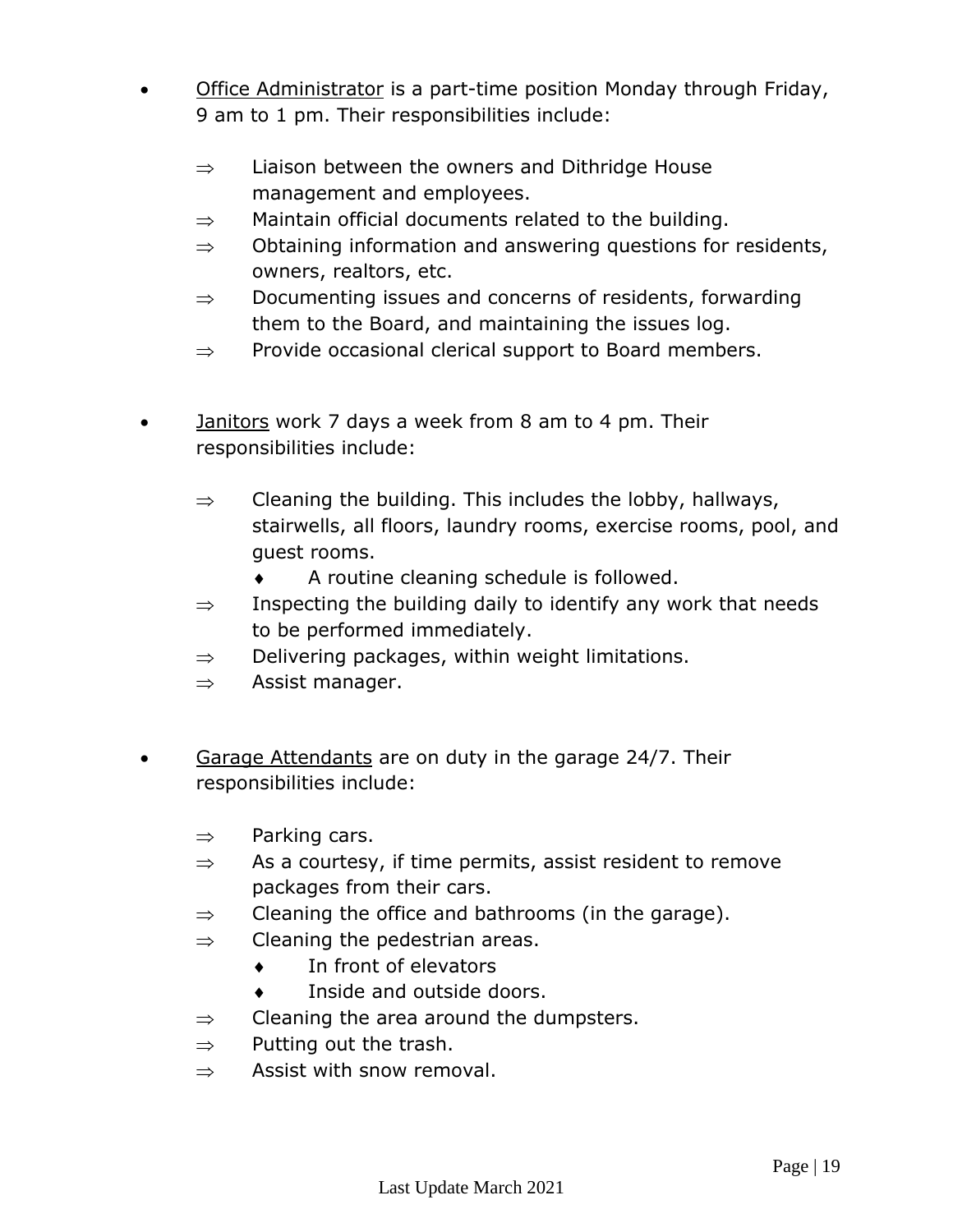- Security Guards at Dithridge House are contracted with AM Guards. They work Monday through Sunday 4 pm to 12 am; and, Saturday and Sunday from 8 am to 4 pm. Their primary role is as an onsite deterrent to keep unauthorized person(s) out of the building. They also:
	- $\Rightarrow$  Answer questions and assist guests with the directory and the lobby phone.
	- $\Rightarrow$  Provide assistance to owners and quests.
		- **•** Provide assistance to people in wheelchairs, and using walkers.
		- They are not responsible for removing packages from vehicles, or delivering packages to your condo.
	- $\Rightarrow$  Direct deliveries and service personnel to the rear of the building - Chesney Way.
	- $\Rightarrow$  Assist First Responders to enter the building and provide any additional assistance as needed.
		- ◆ Have access to an Elevator key for Fire Department
	- $\Rightarrow$  Lock doors to common areas at 11 pm.
		- Hallway to Pool and Party Room.
		- ◆ Pool and Party Room to patio.
		- Exercise Rooms
		- Meeting Room

#### **Keys- New and Replacement**

- A main entry fob, and an exercise room/ swimming pool key, will be given to each permanent owner.
- A storage locker key and a mailbox key are given to each condo.
- A garage entry remote is given to each condo.
- If a second garage parking space is purchased, a second remote is provided.
- Keys, fobs, and garage remotes must be returned to the office administrator upon moving out of the building.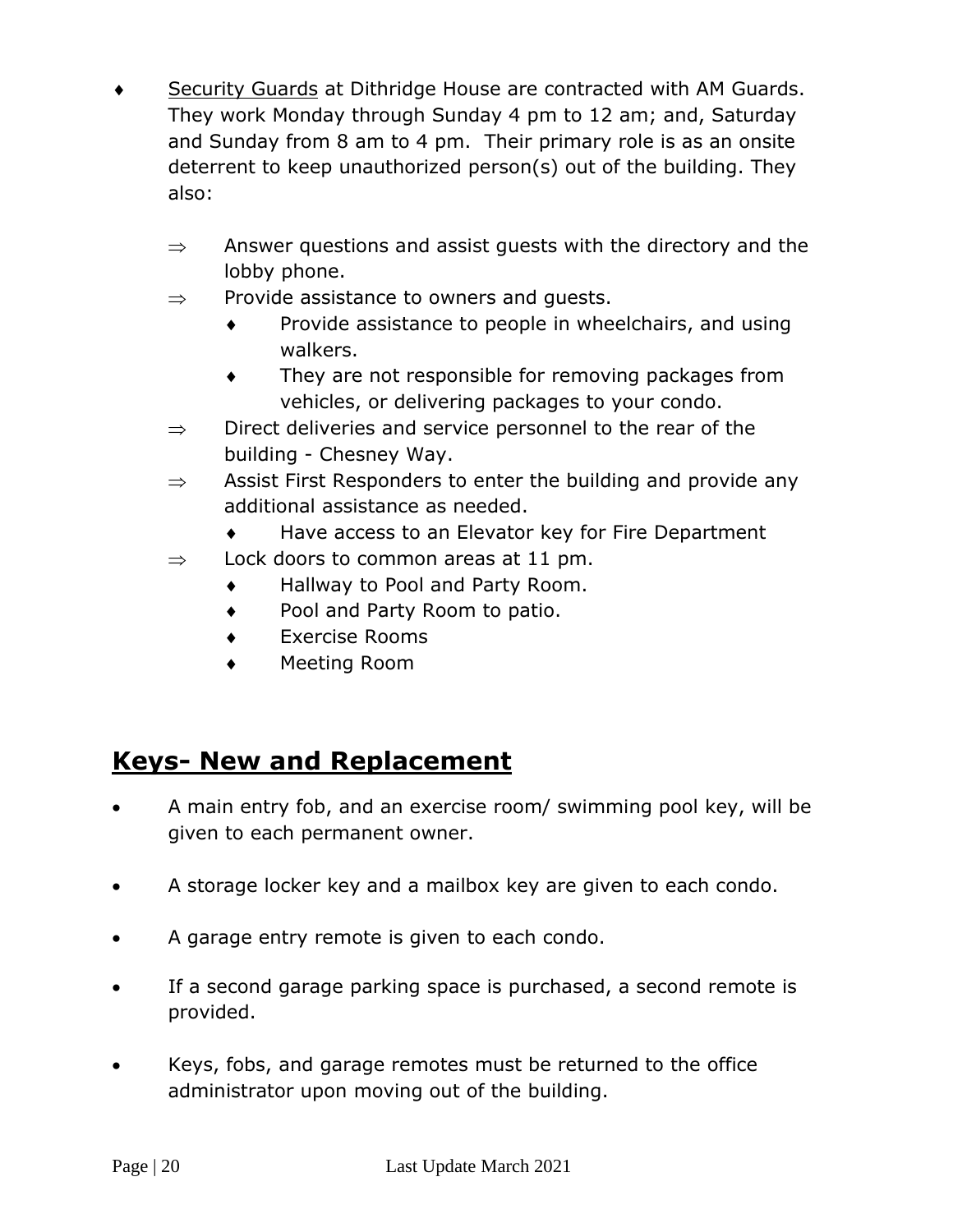- Cost for replacements, if lost are:
	- $\Rightarrow$  Fob \$100.00

| $\Rightarrow$ | Weight room/              |         |
|---------------|---------------------------|---------|
|               | swimming pool key \$50.00 |         |
| $\Rightarrow$ | Storage locker key        | \$20.00 |
| $\Rightarrow$ | Mailbox key               | \$15.00 |

 $\Rightarrow$  Garage remote \$35.00

#### **Laundry Rooms**

- A Smart Card is necessary in order to use all the washers and dryers in the building.
- Mounted on the wall in storage room (A) is a Smart Card machine. This machine has two purposes:
	- $\Rightarrow$  To purchase a card, which is \$5.00
	- $\Rightarrow$  To add money to an existing card
- The cost of one wash cycle is \$1.50
- $\bullet$  The cost of one dry cycle  $(1 \text{ hr})$  is \$1.50
	- $\Rightarrow$  If you reinsert your card before the dryer stops the dryer will take 25 cents and give you 15 minutes more time.
- Please be courteous when using the washer & dryer
	- $\Rightarrow$  Leave washer door open after use
	- $\Rightarrow$  Clean out dryer lint filter after use
	- $\Rightarrow$  Wipe up spills
- A large capacity washer and dryer are located in storage room **A**, the cost is \$2.00 per wash cycle and, .25 for each 15 minutes of a dryer cycle.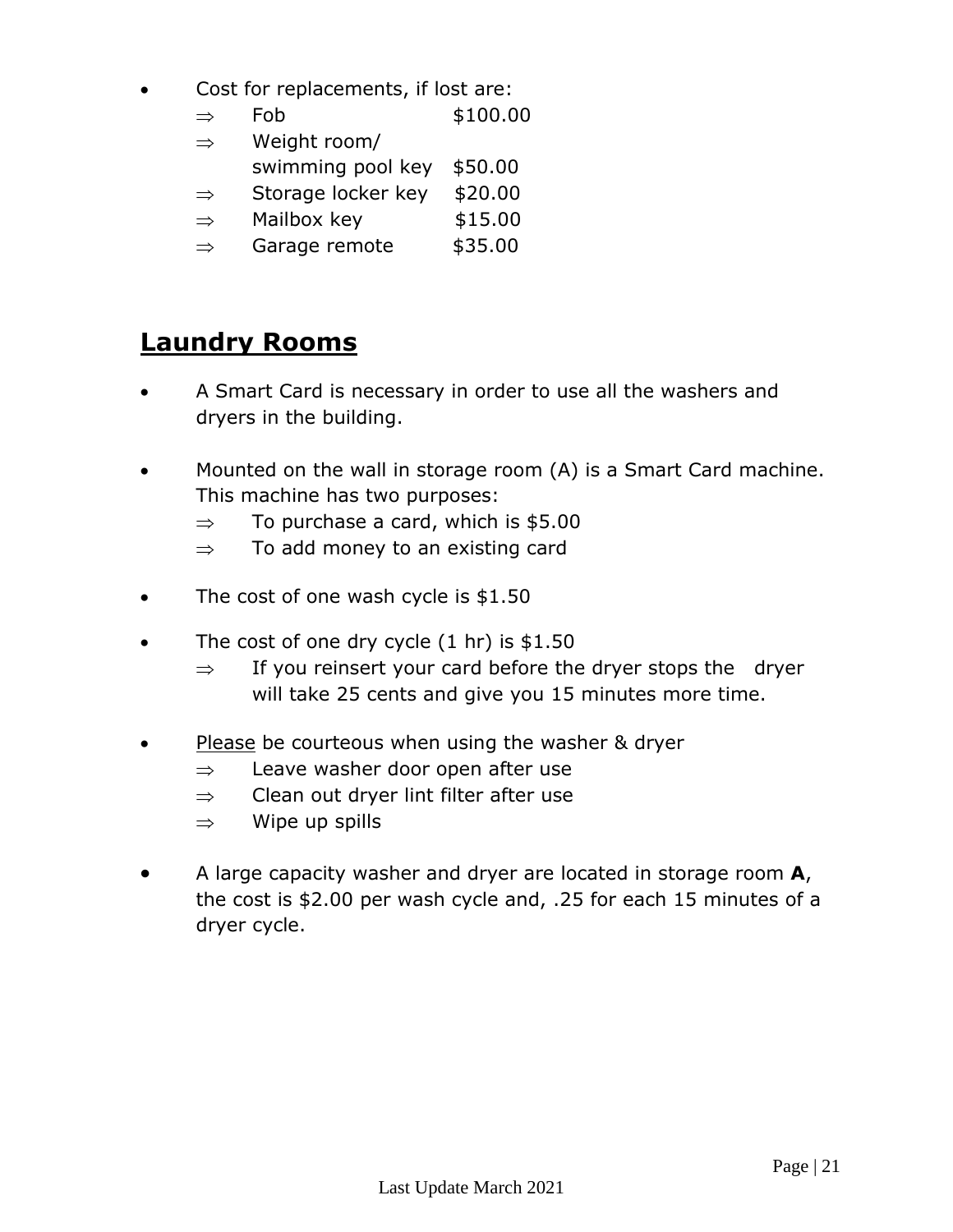#### **Lost And Found**

- If you have lost an item, please advise the office with a description of the item.
- If you find an item please take it to the office. All items are kept for 30 days. Items that are not claimed are either donated to a local charity or disposed of, as applicable.

#### **Management of Dithridge House**

Dithridge House contracts with a Management Company, Rj Community Management, to assist with the maintenance and management of the building, operations and staff. RjCM provides guidance but final decisions remain with the Board and owners.

Their responsibilities include:

- **•** Financials
	- $\Rightarrow$  Collecting monthly fees and assessments
	- $\Rightarrow$  Prepare the budget
		- With Board review and approval.
	- $\Rightarrow$  Annual and monthly reporting of income and expenses.
	- $\Rightarrow$  Invoice processing and disbursement
	- $\Rightarrow$  Reserve investment
	- $\Rightarrow$  Tax preparation
- Site Management
	- $\Rightarrow$  Inspection of the building
	- $\Rightarrow$  Vendor research and recommendations
	- $\Rightarrow$  Hiring and management of employees
	- $\Rightarrow$  Contract Bidding and management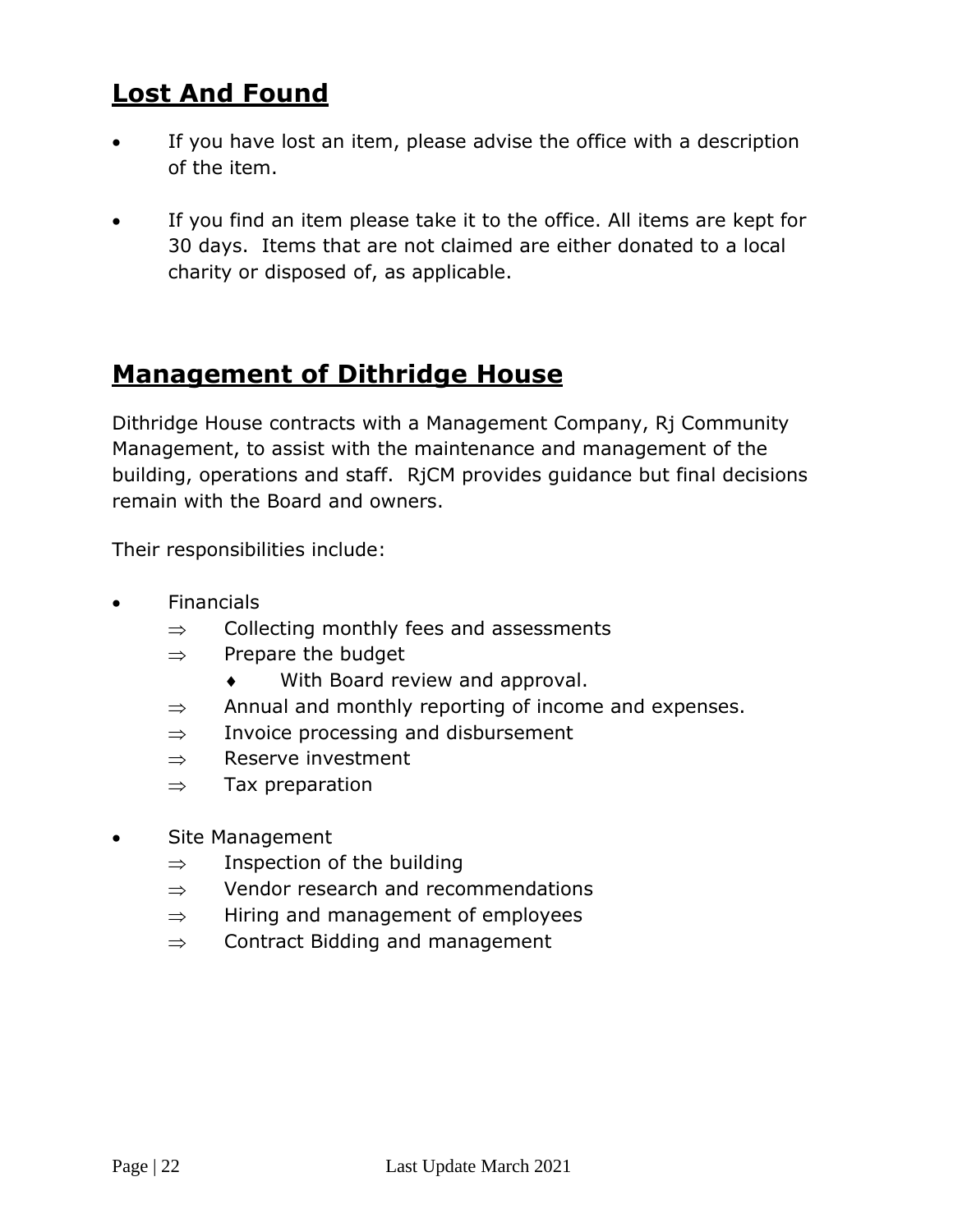- Professional Services
	- $\Rightarrow$  Policy Development
	- $\Rightarrow$  Unit Transition Services
		- Work with realtors
		- **The Provide required paper work**
		- Records Transfer
	- $\Rightarrow$  Legal Coordination & Participation
	- $\Rightarrow$  Insurance Administration

#### **Moving- Times and Pre-Scheduling**

- Moving into or out of a unit can only be done Monday through Friday, 8:00 am - 5:00 pm.
- Date & time of the move must be arranged in advance with the office administrator.
- The move can only be through the garage area.
- Walls of elevator #1 must be padded and the ceiling plates removed by staff.
- Residents moving in or out of the building will be liable for any and all damage to the common areas.
- Residents moving their own furniture must follow the rules above
- A non-refundable fee of \$200.00 is payable to the Dithridge House Escrow Account prior to the move.
- If damage occurs in excess of \$200.00 the resident is responsible for the cost.
- The moving company will submit a certificate of insurance showing they have liability insurance of at least \$300,000.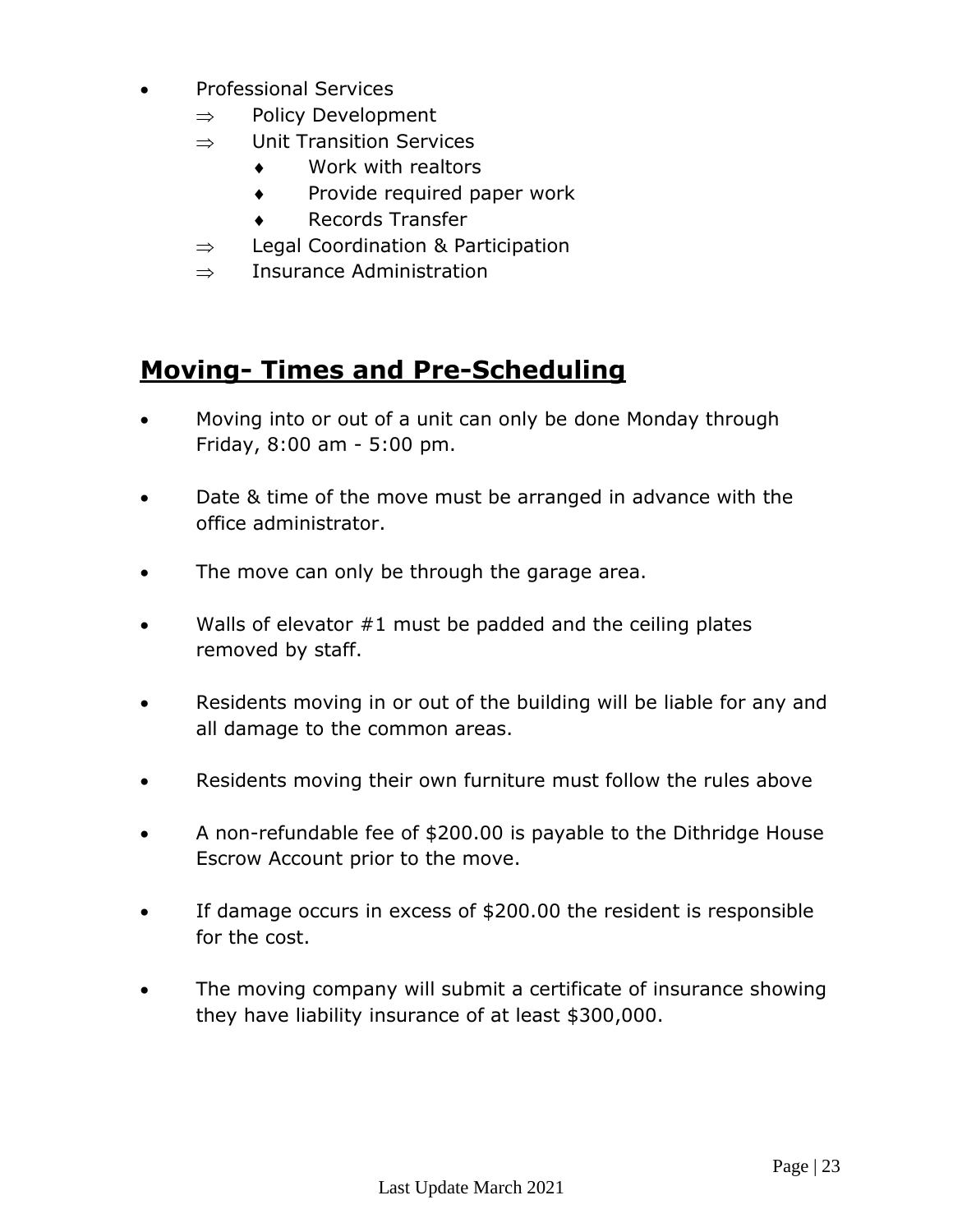# **Notify the Office**

- If you are unable to use the stairs, register with the office administrator. This allows us to inform 'first responders' where assistance will be needed, in emergency situations.
- If you have an oxygen tank in your condo, register with the office administrator. This allows us to inform 'first responders' where a potential hazard exists, in emergency situations.
- When you are going to be spending time away from the building, you should submit a travel form to the office administrator. This applies for one night or many months.
	- $\Rightarrow$  A travel form can be obtained from the office administrator.
	- $\Rightarrow$  The travel form is what instructs the staff to hold your mail, to start your car weekly, to check your condo weekly while you are gone.
		- Checking your condo includes dripping the water, as appropriate, in the winter months.
- When your emergency contact info changes advise the office administrator. It is important that the office knows who to contact, in an emergency situation, if you are not available.
	- The office administrator will issue an annual request for updates in January.
- When any of your personal contact info changes advise the office administrator, so that your contact info record can be kept up to date.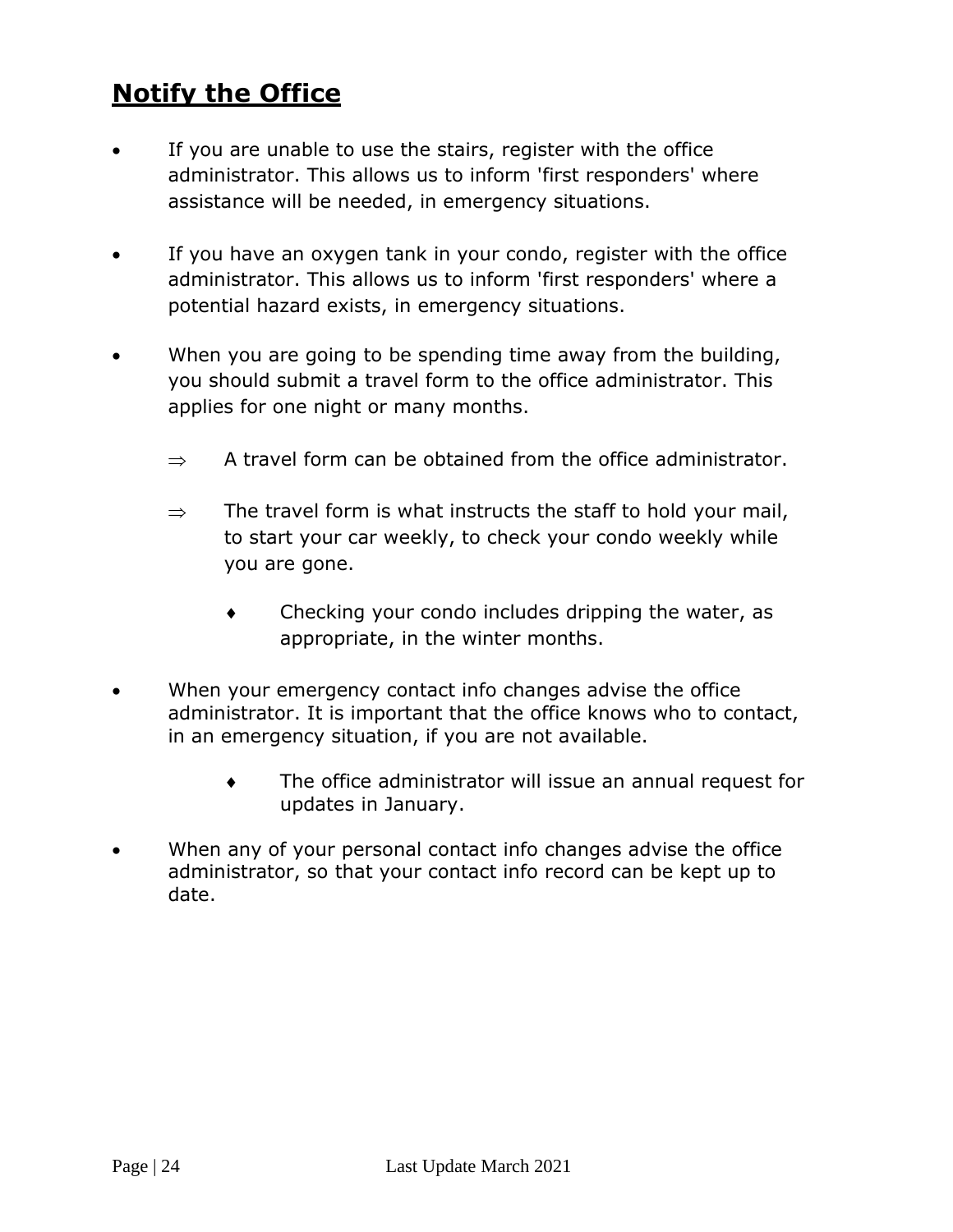#### **Parking**

Dithridge House has 3 areas for parking. Each area is designated for specific people or functions:

- Indoor garage:
	- $\Rightarrow$  Is for owners.
	- $\Rightarrow$  Since there are more cars than spaces, Dithridge House has valet parking.
	- $\Rightarrow$  People may not park or remove their own cars.
	- $\Rightarrow$  Each unit is sold with 1 parking space.
	- $\Rightarrow$  If spaces are available, owners may rent a second space.
	- $\Rightarrow$  If the owner opts not to rent a second space, you must make other arrangements.
		- You cannot park in the front or rear lot or spaces.
	- $\Rightarrow$  An identifying tag will be placed on the back of the rear view mirror in your car by garage staff.
	- $\Rightarrow$  Spaces in the garage are for automobiles only.
- Front Parking lot:
	- $\Rightarrow$  Is designated for guests of Dithridge House residents.
	- $\Rightarrow$  Guests renting the Guest Suites.
	- $\Rightarrow$  Residents are allowed to park in the front for no more than 1 hour.
	- $\Rightarrow$  Health Care Workers working overnight (arriving at night) may park in the front lot.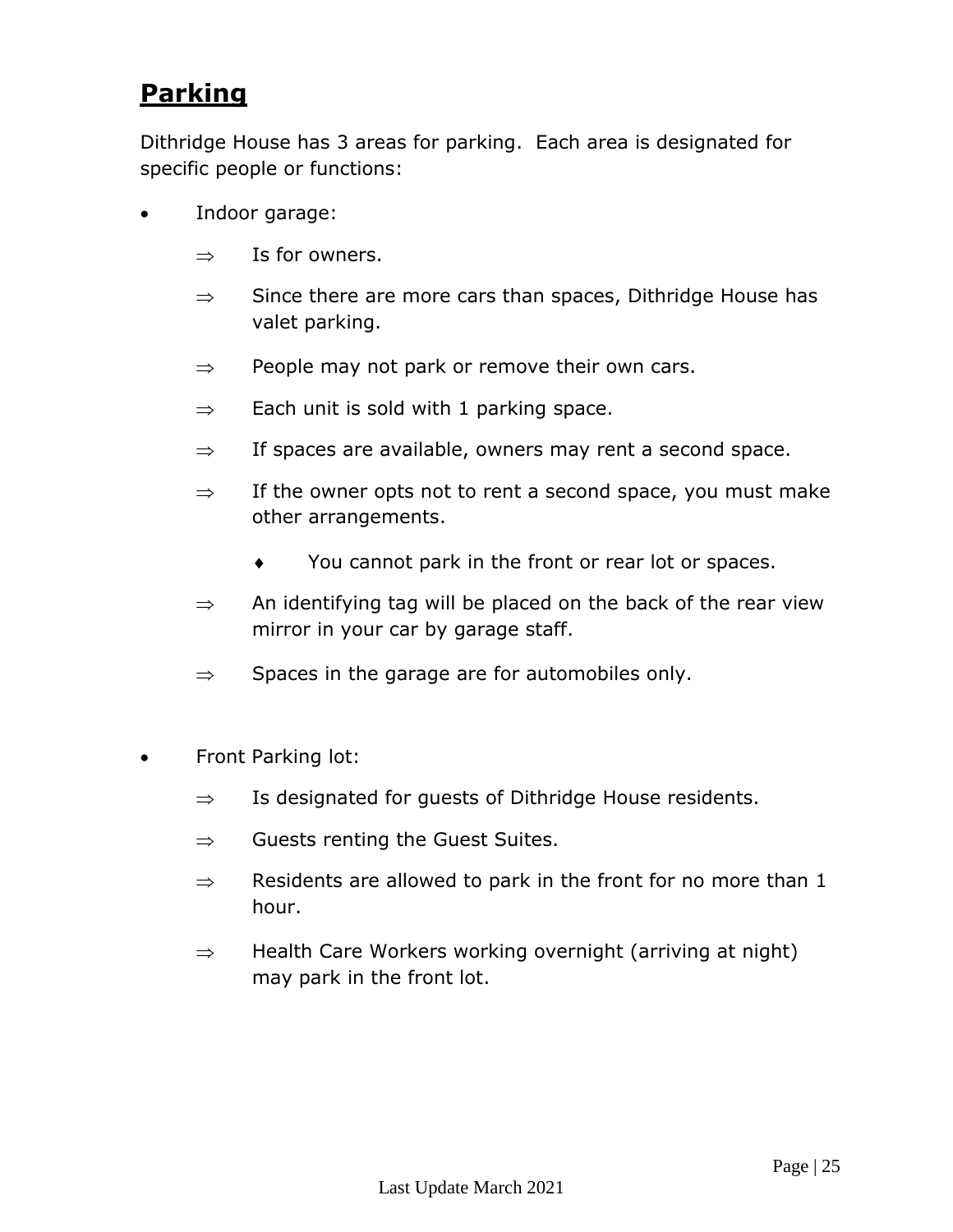- Rear Parking
	- $\Rightarrow$  People working for owners must not park in the front lot of the building. This includes:
		- House cleaners
		- ◆ Care givers.
		- Healthcare workers
		- Contractors
		- Service people, such as electrician and plumbers.
	- $\Rightarrow$  There are 5 spaces available for use behind the building and additional spaces in the Dithridge House gravel lot next to the building.
	- $\Rightarrow$  Dithridge House can and will have violators ticketed and towed.

#### **Recycling**

- All recycling should be taken to the garage and placed in the designated area near the attendant's office.
- These are the items we can recycle at Dithridge House.
	- Clean paper, newspaper and magazines (**no** used tissues or paper towels, etc.)
	- $\Rightarrow$  Cardboard (non-coated) flattened, per city recycling standards. This helps us reduce space needed in the garage, and the bins in the driveway.
	- $\Rightarrow$  Tin, metal and aluminum cans (empty and rinsed out)
	- $\Rightarrow$  Plastic containers, #1 and #2 only (empty and rinsed out, no lids or caps)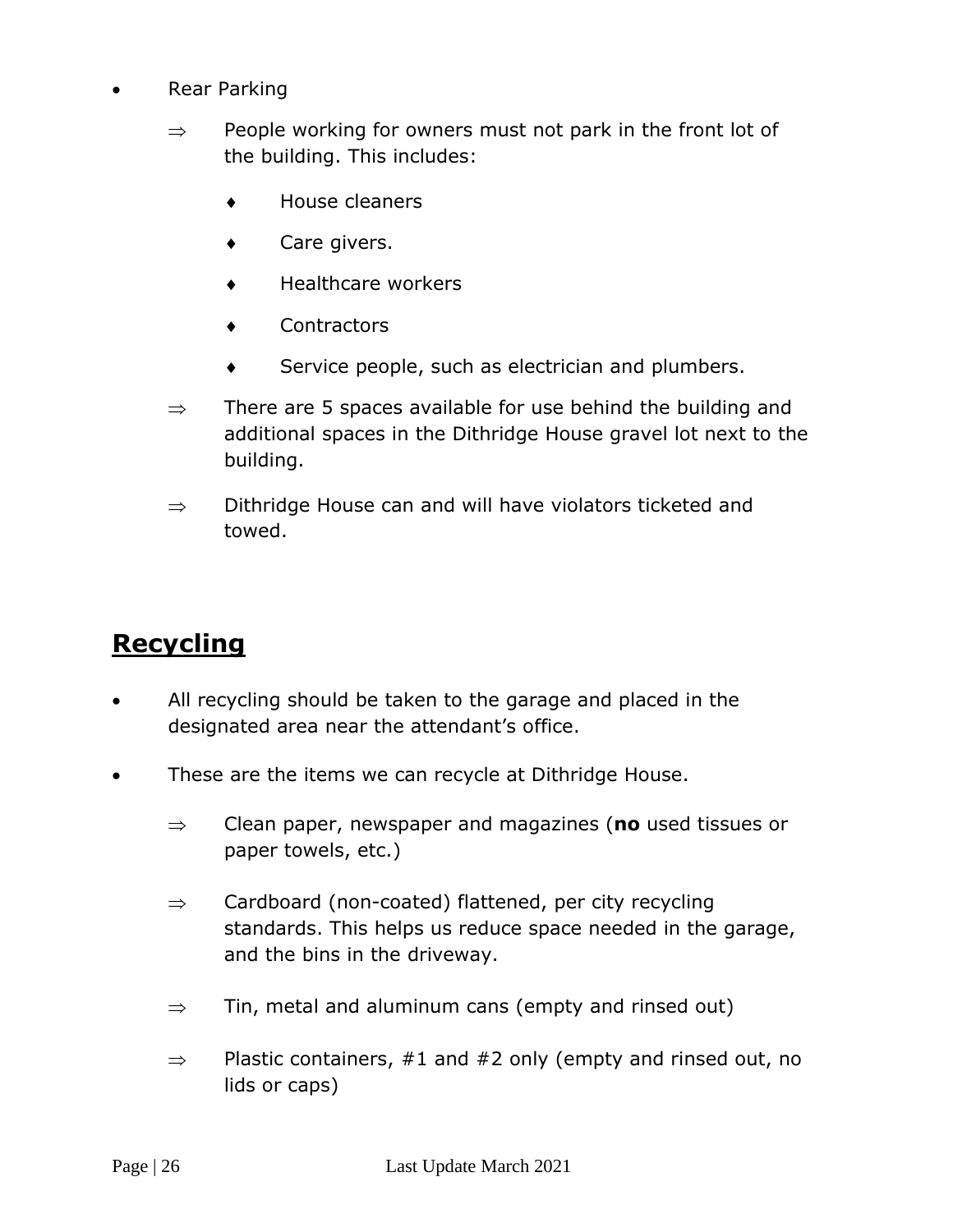- $\Rightarrow$  If you can't completely clean out a can or plastic container, put it in the trash.
- For residents, or care workers, who can't physically take their recycling to the garage, they may put it in the blue recycling can in the laundry room. Do not put plastic bags in the blue can.

### **Remodeling**

Dithridge House has established rules and guidelines for remodeling individual units. Certain rules apply to all renovations and some are specific to the size and type of remodeling project.

Before starting a project the owner should read about when the Pittsburgh Department of Permits, Licenses and Inspections requires a permit. See this link [https://pittsburghpa.gov/pli/commercial-permits.](https://pittsburghpa.gov/pli/commercial-permits) Note that a condo is under commercial regulations.

- All Remodeling
	- $\Rightarrow$  Notify the office of planned renovations and deliveries.
		- Remodeling projects should be submitted at least a month before starting; longer if approval is needed.
		- The office will provide a packet of information explaining the requirements process and any forms that need to be completed.
		- Deliveries of appliances, furniture or equipment need to be scheduled a day in advance - Friday for Monday deliveries.
	- $\Rightarrow$  Work and deliveries may be scheduled from 8 am thru 5 pm, Monday through Friday.
	- $\Rightarrow$  Water and electricity shut off must be scheduled at least 24 hours in advance so other residents may prepare.
	- $\Rightarrow$  Electrical and plumbing work must be performed by a licensed tradesperson.
	- $\Rightarrow$  Damage to Common Areas and to other units: the repair and/or cleanup are the responsibility of the owner and contractors.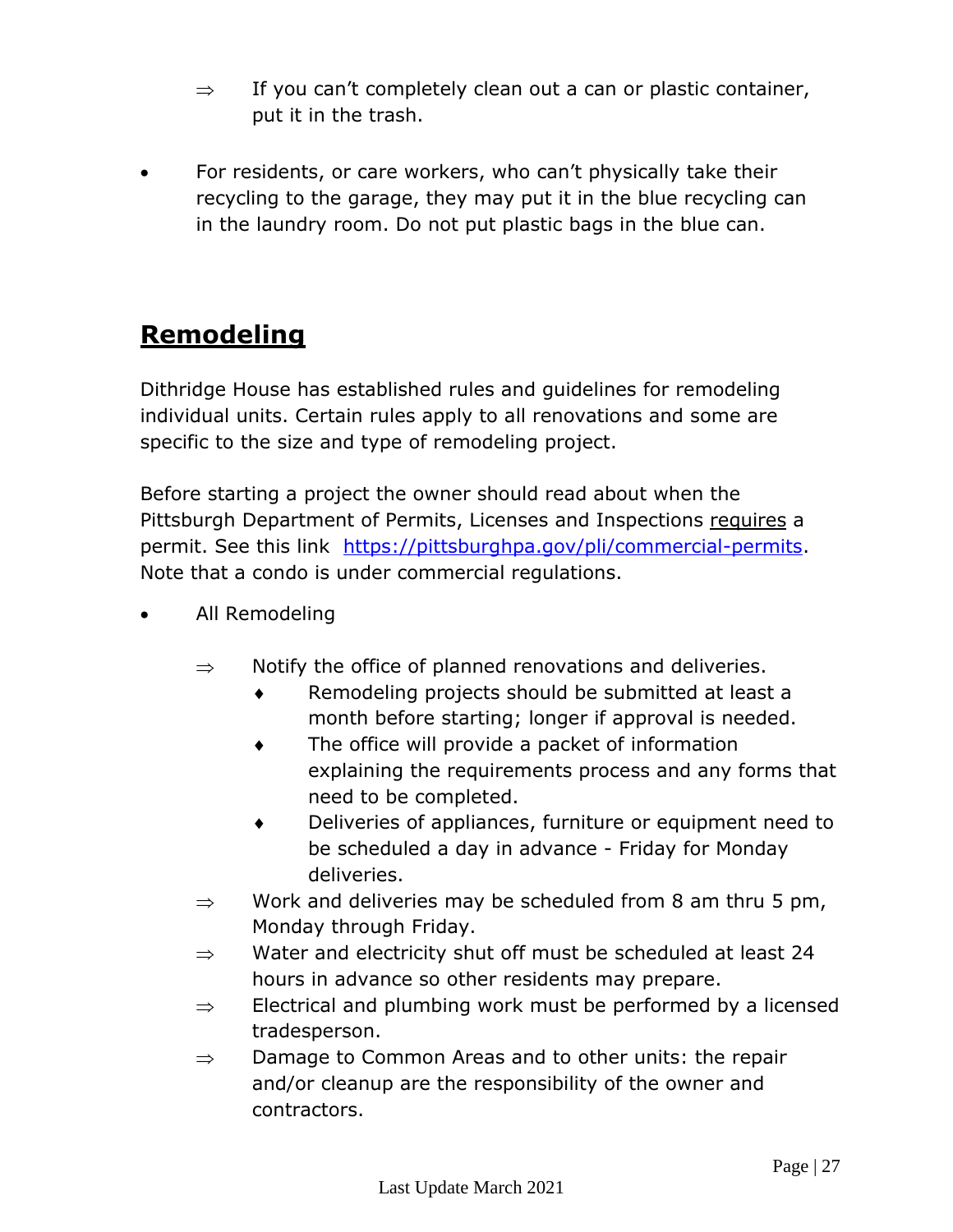- $\Rightarrow$  Workers:
	- Must park in the rear of the building, preferably in the gravel lot.
	- Must enter and exit through the garage.
	- $\bullet$  Must sign in and out every day.
	- Must use elevator #1.
- **Balconies** 
	- $\Rightarrow$  Balcony floors **cannot** be covered with tile or carpet.
	- $\Rightarrow$  Balconies for the units in the 01 stack may be enclosed.
		- The plans for enclosure must be reviewed and approved by management and the Board prior to any work.

#### Specific Projects by Size and Type

- Small these projects do not need prior approval.
	- $\Rightarrow$  The general rules may apply.
	- $\Rightarrow$  Some examples are:
		- Installing a new kitchen appliance
		- ◆ Replace interior doors
		- ◆ Replace Air Conditioner condenser or furnace filter
		- Installing carpeting
		- Painting
- Medium these projects need to be reported to management and may need Board approval.
	- $\Rightarrow$  Some examples are:
		- Floors that are not carpet. The sound proofing must be approved by the Board.
		- Windows must match all other windows in the building and be approved by the Board.
		- Electrical and plumbing work
		- **Projects that create noise and dust.**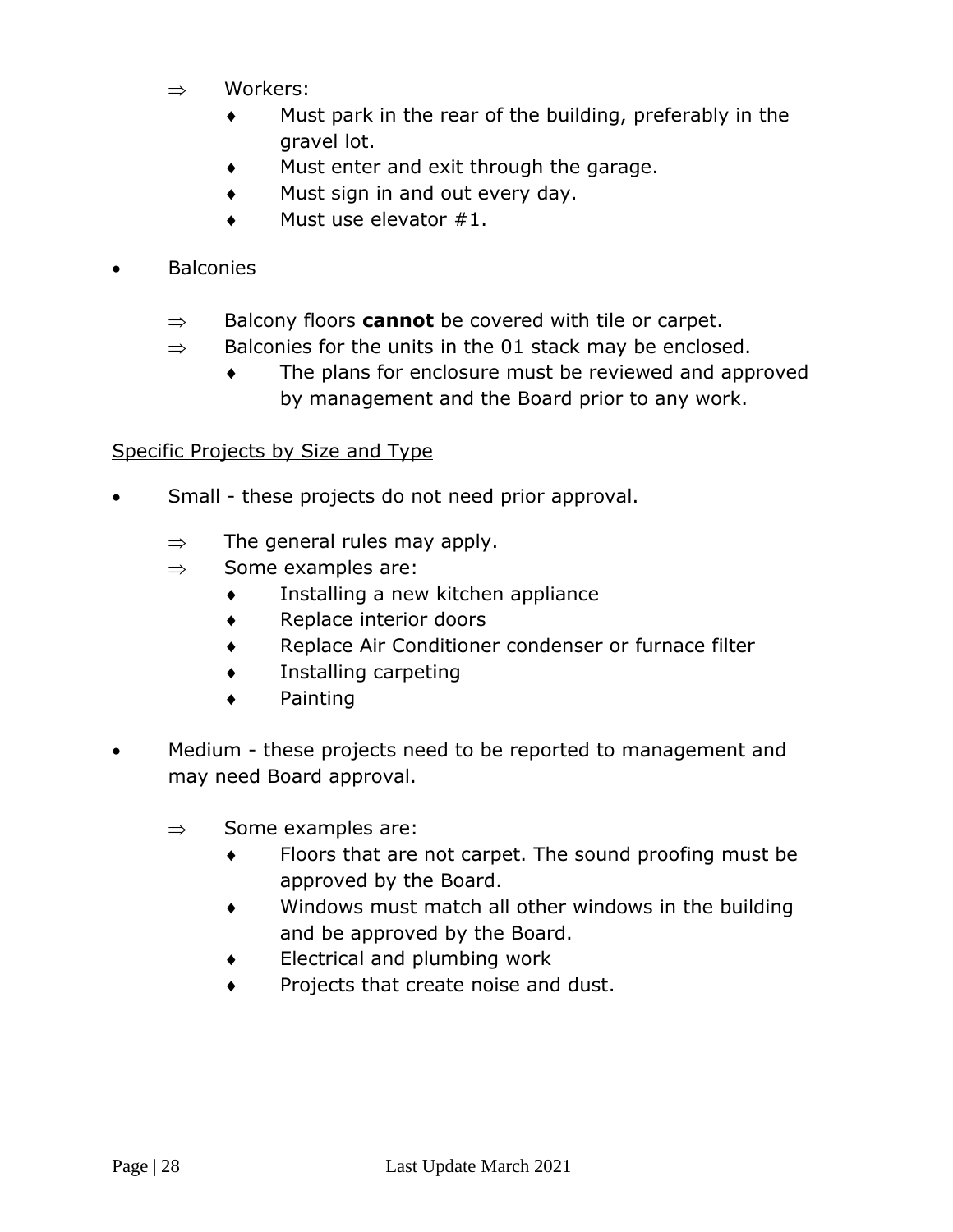- Large these projects represent major renovations to the unit and need to be reported to management and may need Board approval.
	- $\Rightarrow$  Some examples are:
		- $\bullet$  Removing a wall.
		- Modifying a wall.
		- ◆ Adding a laundry:
			- $\degree$  Information on indoor dryer venting will be part of renovation packet.

Dithridge House management is available to answer any questions and to work with owners in planning remodeling projects.

#### **Shopping Carts**

- Shopping Carts are available in the garage for you to use to assist you in taking your purchases from your car to your condo.
- Please return your cart to the garage once you have unloaded it, so it is available for other residents.
- When you return your empty cart it is a convenient way to take your recycling and glass to the garage.

#### **Vacation Services**

The Dithridge House Staff are available to help when a condo owner goes on vacation/trip for a few days or longer.

- They can hold your mail
- The garage staff can start your car weekly.
- They can check condo if/ when needed.
	- $\Rightarrow$  They can drip water through the pipes if/when needed.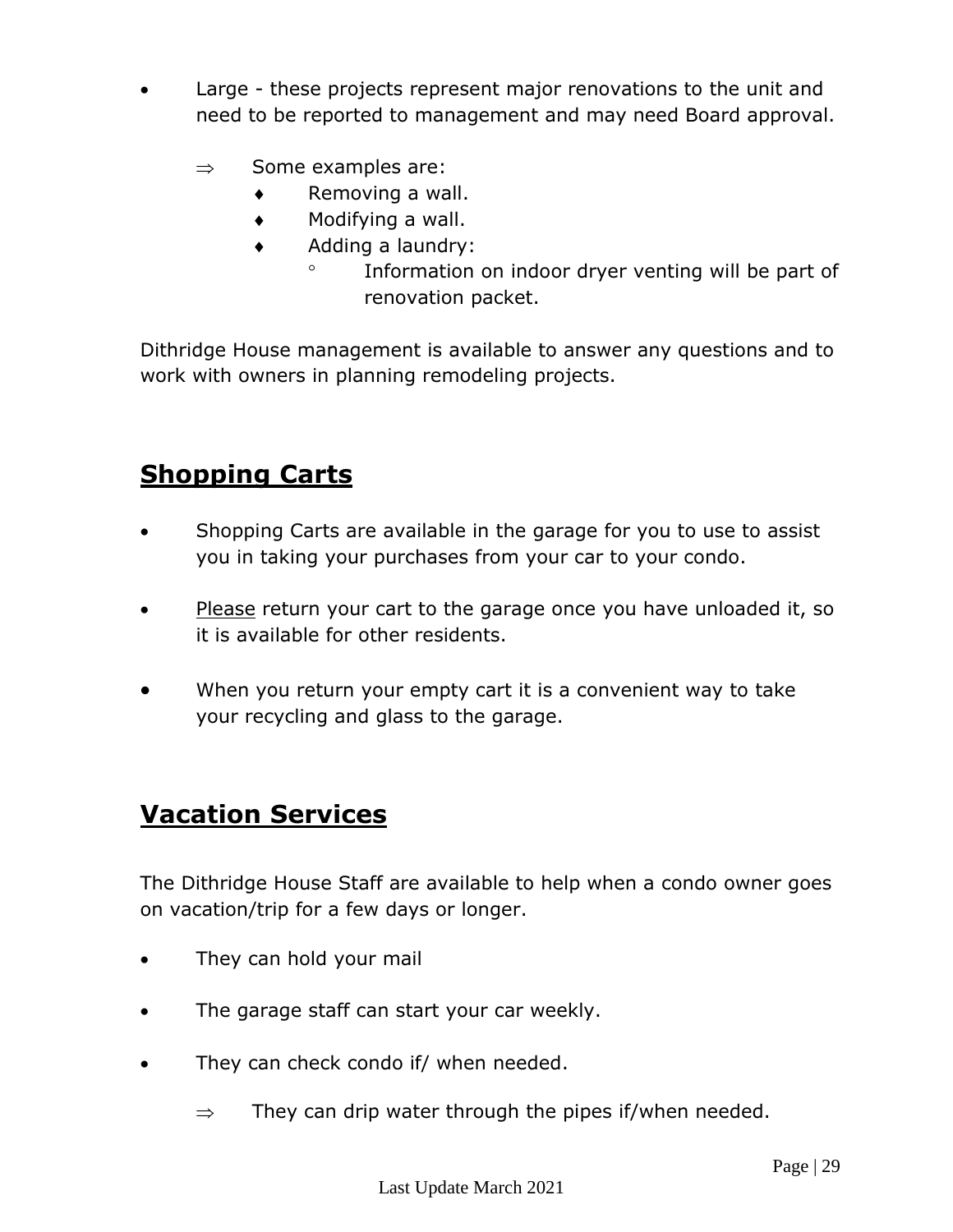### **Window Washing**

Dithridge House does not wash windows, inside or outside, in individual units. Each owner is responsible for their own windows. You can obtain the names of a few local window washers from the office administrator.

#### **Winter Maintenance Tips**

These tips help us to prevent water damage, due to bursting water pipes throughout cold winter months.

- When the temperature drops below 20 degrees, keep one or two faucets, preferably the farthest from the external walls, always trickling slowly. Water running through the system will prevent the line from freezing.
- Keep the cabinet under the kitchen sink open so warm air can flow around the pipes.
- Call the garage, immediately, if you suspect a pipe has frozen for further instructions.
- Maintain the temperature in your condo at a minimum of 65 degrees. Never shut off the furnace if you are leaving home for a period of time.

If you have any questions, call the Dithridge House office.